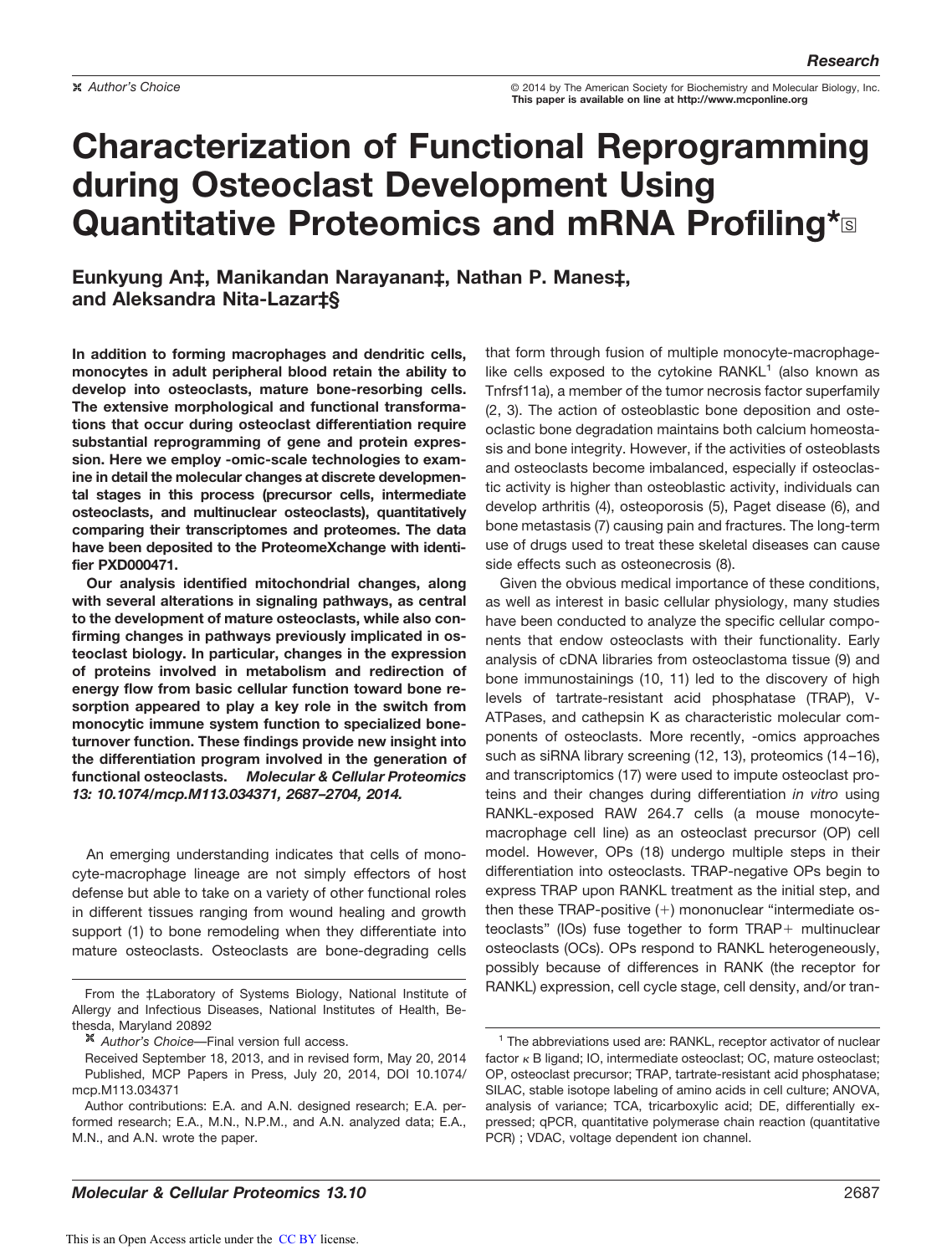scriptional noise (19). All of the aforementioned *in vitro* -omics studies of OCs were conducted using heterogeneous cell populations that contained varying mixture of IOs and OCs, complicating the assignment of transcriptome and proteome findings to OCs alone, as is common in these reports.

Here we report the results of experiments specifically designed to use high-throughput technologies and a systems biology perspective to quantitatively characterize the transcriptomes (microarray) and proteomes (SILAC and LC-MS/ MS) of highly purified OP, IO, and OC cell populations arising from RAW 264.7 cell differentiation following treatment with RANKL in an effort to better describe the molecular processes and cell organelles involved in OC formation and function. Using this model system, we investigated transcriptome and proteome landscapes and concordance between mRNA and proteins at the cell-type level and at the organelle level, and we identified major differences among all three cell types (Fig. 1). Besides detecting up-regulation of previously reported proteins (V-ATPase, Acp5, cathepsin K, and integrins) in RANKL-treated cells, we found evidence that relative to precursor cells, OCs conserve energy by down-regulating pathways involved in cell cycle control, gene expression, and protein synthesis. Proteins involved in ATP synthesis and catabolism were in contrast up-regulated in OCs, suggesting that OCs increase ATP production relative to OPs and IOs. Finally, differences in the abundance of cytoskeletal proteins suggest that, not surprisingly, the OC-specific function of bone resorption requires cytoskeletal remodeling. These findings demonstrate how the use of modern high-throughput tools and a carefully designed, integrative, systematic approach can rapidly identify processes and molecules critical for a biological system.

## EXPERIMENTAL PROCEDURES

*Cell Culture and Treatment—*RAW 264.7 cells were purchased from the American Type Culture Collection (Manassas, VA). The cells were routinely maintained in phenol red–free Alpha Minimum Essential Medium (Invitrogen, Carlsbad, CA) containing 10% FBS (HyClone), 100 U/ml penicillin, 100  $\mu$ g/ml streptomycin, and 25 ng/ml amphotericin B (Invitrogen) and cultured on 0.1% gelatin-coated (Sigma) dishes. To distinguish between proteomes of OPs, IOs, and OCs, we performed 3-plex SILAC and used mass spectrometry to quantify the proteome of each cell type. RAW 264.7 cells were subcultured in phenol red–free custom-made Alpha Minimum Essential Medium, as phenol red has an estrogen activity (20) that is reported to suppress RANKL-induced osteoclast formation (21), and arginine (Arg) and lysine (Lys) were replaced by  ${}^{12}C_6$ -Arg and  ${}^{14}N_2{}^{12}C_6$ -Lys (light, Sigma),  ${}^{13}C_6$ -Arg and  ${}^{2}H_4$ -Lys (medium, Cambridge Isotope Laboratories, Tewksbury, MA), or  ${}^{13}C_6{}^{15}N_4$ -Arg and  ${}^{13}C_6{}^{15}N_2$ -Lys (heavy, Cambridge Isotope Laboratories). After these isotopes were fully incorporated into the cellular proteins (roughly four passages; each sample of medium- and heavy-labeled cells was checked to measure the label incorporation percentage), 412,300 cells of light-, medium-, and heavy-labeled cells were seeded onto 0.1% gelatincoated 10-cm dishes (density: 7,500 cells/cm<sup>2</sup>) on day 0. Both medium- and heavy-labeled cells were treated with 40 ng/ml RANKL (R&D Systems, Minneapolis, MN) on day 1, and the medium was replaced with fresh medium with RANKL on day 3. On day 5, OCs

were enriched from IOs in RANKL-treated culture dishes using the following stringent but gentle washing steps: (i) rinse with PBS and Moscona's high bicarbonate (23), (ii) incubate with Moscona's high bicarbonate for 15 min at 37 °C, (iii) collect the detached cells (IOs, used in the subsequent experiments), (iv) trypsinize for 15 min at 37 °C, and (v) pipette gently to detach and collect OCs. The goal of this stringent wash step was to remove as many of the IOs as possible from the dishes. To collect the IOs, the final pipetting wash was omitted, so as not to include OCs in the IO samples. We performed the reverse-labeling experiments using OCs from two different biological replicates and IOs from two other biological replicates. TRAP staining (Sigma) was performed to evaluate the enrichment method according to the manufacturer's instructions.

*Microarray Analysis—*Total RNA from the three sets of cells after RANKL treatment was extracted on day 5 using the RNeazy Mini Kit (Qiagen) and QIAshredder Mini Spin Columns (Qiagen, Los Angeles, CA) according to the manufacturer's instructions. RNA concentrations were measured using a NanoDrop UV-visible spectrophotometer (Thermo Scientific), and the quality of the total RNA was evaluated using a Bioanalyzer 2100 (Agilent Technologies, Columbia, MD). Three, four, and five biological replicates of total RNA with the highest RNA quality from the OPs, IOs, and OCs, respectively, were used for the transcriptome studies. Amplification of total RNA was performed using the Illumina TotalPrep RNA Amplification Kit (Invitrogen) according to the manufacturer's instructions, and purified cRNA was hybridized to the Illumina MouseWG-6 BeadChip and scanned using the Illumina HiScan-SQ imager according to the manufacturer's instructions. The average bead signal from GenomeStudio image analysis was log<sub>2</sub>-transformed and normalized using quantile normalization (JMP/Genomics software version 5.0, SAS, Cary, NC). Density plots and principal component analyses were performed using R to identify outlier samples.

There are papers addressing a normalization issue in a system where universal amplification (c-myc, for example) plays a role (24– 26). Because similar levels of RNA/cells are usually assumed, one will fail to detect amplification of entire genes when bigger cells yield higher levels of total RNAs and the data are normalized to total RNA. However, in our study, the average volume of the nuclei of OPs was similar to the average volume of the nuclei of OCs, but the cell shape was little bit different because nuclei are clustered in OCs (supplemental Fig. S16). The sizes of OPs and IOs are similar, so we assumed that they produce a similar amount of RNA per cell. The concept that larger cells yield a greater amount of total RNA is not applicable to our system. Therefore, we believe that our normalization method was appropriate.

*Mass Spectrometry Sample Preparation and LC-MS/MS Analysis—* Proteins were extracted from cells using RIPA buffer (Sigma) containing protease inhibitors (27), and the same amounts of proteins from each cell type (non-labeled OPs, medium-labeled OCs, and heavylabeled IOs) were combined. Proteins were reduced with 50 mm DTT in Laemmli buffer for 5 min at 90 °C and separated using onedimensional SDS-PAGE (Invitrogen). Approximately 40 bands were sliced from each lane and subjected to in-gel trypsin digestion (Promega, Madison, WI) (28). Extracted tryptic peptides were dissolved in 0.1% formic acid. Each sample was injected using an autosampler and loaded onto a C18 trap column  $(5-\mu m)$  diameter C18 media,  $300$ - $\mu$ m trap column inner diameter, 5-mm trap column length) with a flow rate of 300  $\mu$ I/min with 100% buffer A (0.1% v/v formic acid), and the sample was subsequently separated using an in-house-packed column containing Magic C18 AQ beads (200-Å pore C18 media, 5- $\mu$ m diameter C18 media, 50- $\mu$ m column inner diameter, 30-cm column length; Michrom Bioresources, Auburn, CA) at a flow rate of 200 nl/min using an Eksigent nano-HPLC system. The mobile phases consisted of 0.1% v/v formic acid in  $H<sub>2</sub>O$  (buffer A) and 0.1% v/v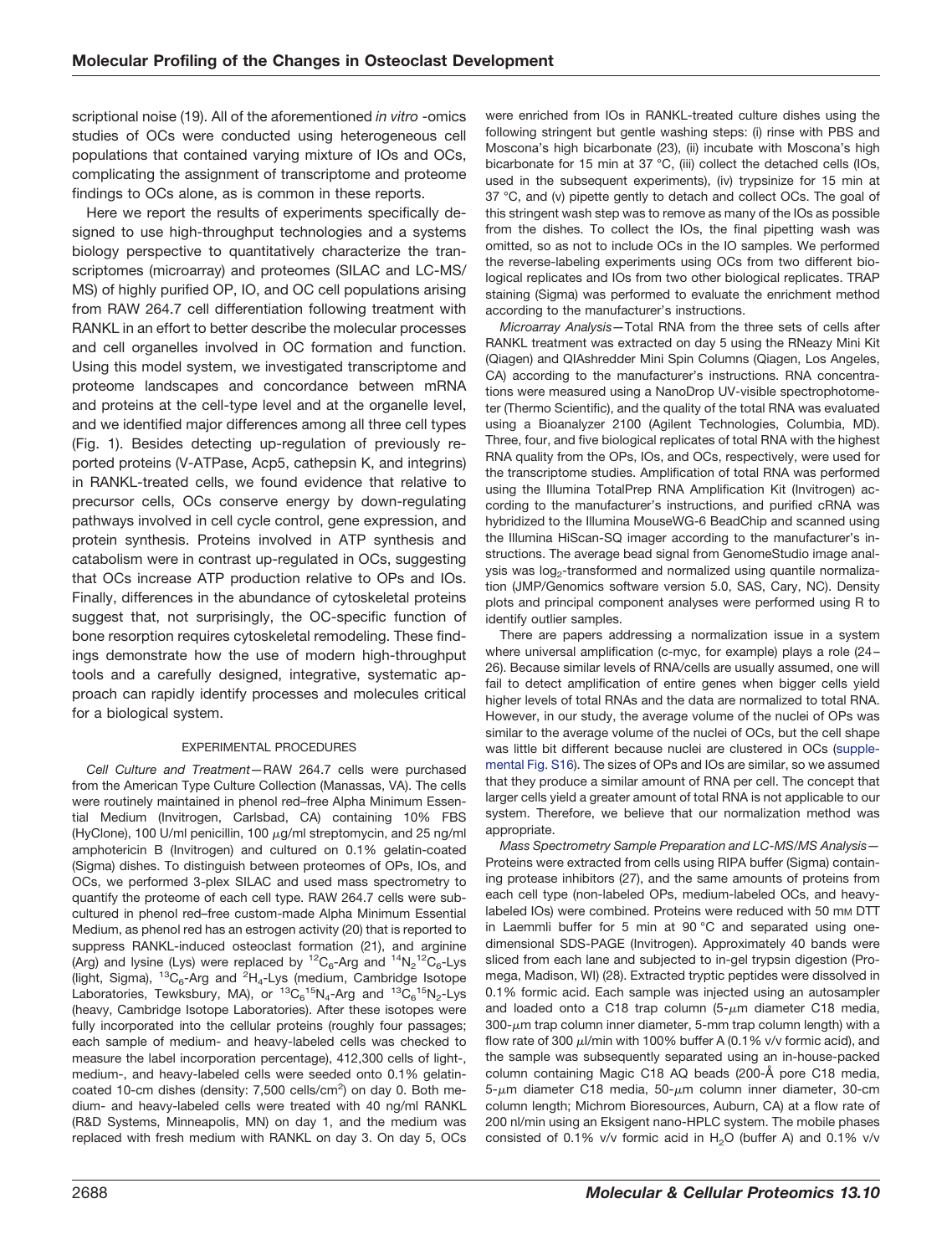

Transcriptomics

FIG. 1. **Methodology used to identify and quantify changes in protein and mRNA expression during osteoclast differentiation.** 3-plex SILAC strategy with LC-MS/MS for proteomics and bead array for transcriptomics were used to study the molecular mechanism of osteoclast formation. RAW 264.7 cells were labeled with heavy, medium, and light isotopes in culture and stimulated with RANKL for 5 days, and the OCs were separated from mononucleated cells expressing TRAP using the difference in adhesion. The proteins were extracted from each of the three samples, the samples were combined, and proteins were separated via SDS-PAGE and modified and digested with trypsin as described in "Experimental Procedures." The samples were analyzed via LC-MS/MS. In parallel, RNA was extracted from three cell types, and the expression was assessed using microarrays. The results were quantified, and correlation analysis between the two datasets was performed. qPCR, Western blot, and/or targeted mass spectrometry were used to validate the findings using samples from different sources or the same source.

formic acid in acetonitrile (buffer B). A 65-min linear gradient from 5% to 45% buffer B was used. Eluted peptides were directly introduced into the mass spectrometer through a nano-electrospray source (ThermoElectron, Bremen, Germany). The spray voltage was set at 2 kV, and the heated capillary at 250 °C. The LTQ-Orbitrap Velos (Thermo-Electron) was operated in a data-dependent mode in which each cycle consisted of one full MS survey scan performed with the Orbitrap at a 60,000 resolution with accuracy better than 10 ppm, and subsequently the top 10 most abundant ions (minimum signal threshold of 5,000)

were selected for collision-induced dissociation MS/MS in the LTQ. The targeted ion count in the mass spectrometer trap was 500,000 for the MS scans and 10,000 for the MS/MS scans. Peptides were fragmented in the linear ion trap using collision-induced dissociation with helium, and the normalized collision energy value was set at 35%. The precursor ion mass tolerance was 50 ppm, and the fragment ion mass tolerance was 600 ppm. The mass spectrometry proteomics data (RAW files and DTA Select .csv files) have been deposited in the ProteomeXchange Consortium (http://proteomecentral.proteomexchange.org)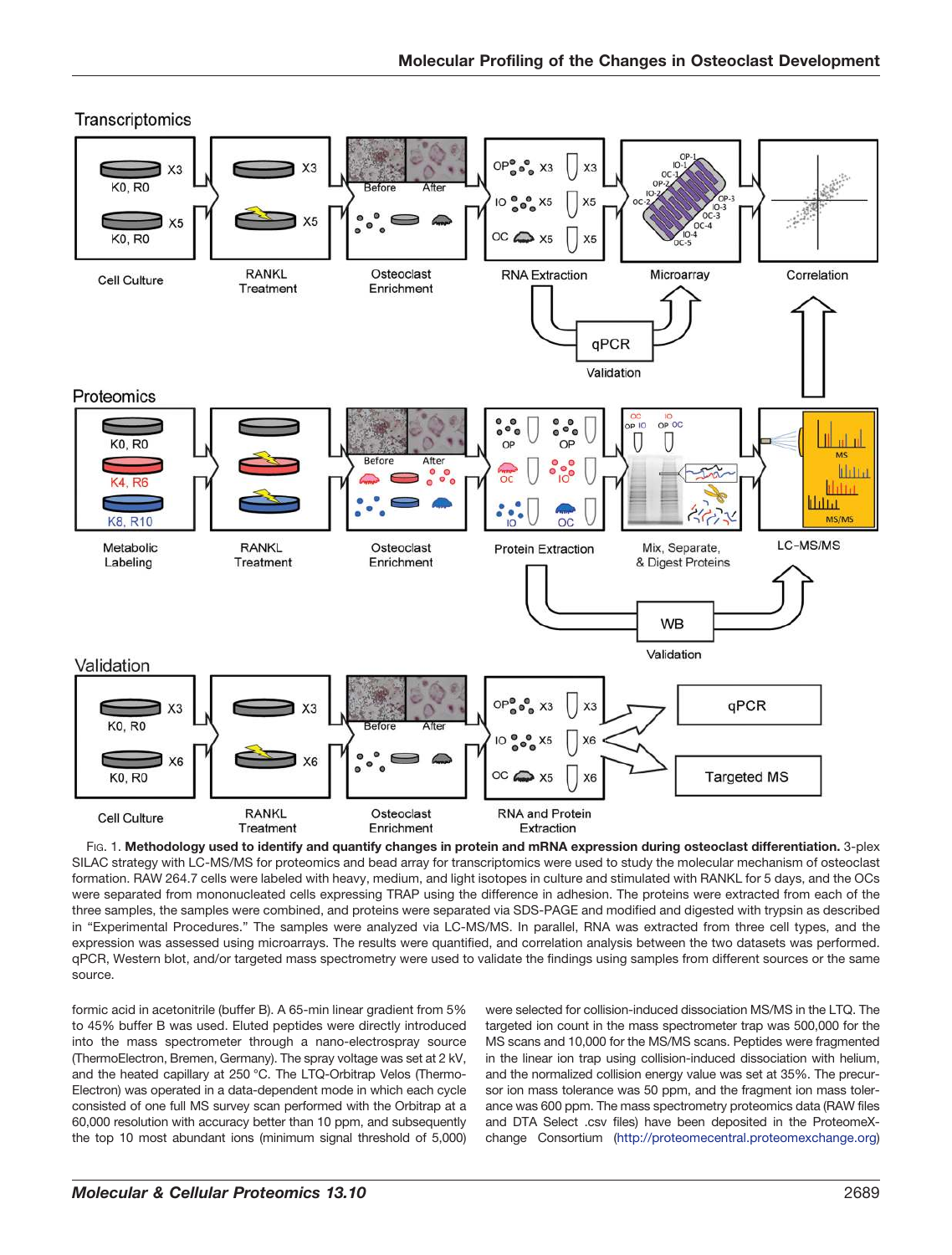via the PRIDE partner repository (29) with the dataset identifier PXD000471.

*Global Protein Profiling and Quantitation—*MS spectra were extracted from the raw data using Raw Xtractor (30). Protein identification was performed by searching against the mouse UniProt database (downloaded on January 18, 2011, and containing 16,332 entries) using IP2 software (Integrated Proteomics Application, San Diego, CA) equipped with Sequest (31) and ProLuCID (32). The search results from IP2 were filtered using DTASelect 2.0 (33). The database search assumed fully enzymatic tryptic cleavage with up to two missed cleavages. For peptide identification, the samples were searched twice: (i) Lys +4 and Arg +6 settings were used as variable modifications for the unlabeled and medium-labeled cells, and (ii) Lys +8 and Arg +10 were used for the unlabeled and heavy-labeled cells (8.0142 for Lys and 10.00827 for Arg for heavy-labeled sample, and 4.025 for Lys and 6.02 for Arg for medium-labeled sample). Other variable modifications included in all analyses were Met oxidation, phosphorylation on STY, acetylation on K, and acrylamide adduction on C. For false discovery rate calculation, we used a target/decoy database containing reverse sequences of target proteins. The threshold for accepting spectra was set in IP2 at a false discovery rate of 0.05. Each searched file was quantified using the Census algorithm (34) and normalized using the median ratio (labeled/unlabeled). ANOVA was carried out to compare protein expression levels among the three sets of cells.

*Network Analysis—*To identify differentially regulated protein networks within the three sets of cells (OP, IO, and OC), Ingenuity Pathway Analysis software was used to analyze protein I.D.s and relative expression levels. First, analyses were performed using all of the data to generate a general overview of the networks. A second analysis was performed using only the data from the significantly altered protein or transcripts (log<sub>2</sub> transformed ratios with absolute value  $\geq$  0.5) to visualize significant up- and down-regulation. Functions regarding cell cycle, gene expression, RNA trafficking, and protein synthesis were extracted to build networks and then overlaid with the data from the second analysis with the significance threshold applied.

*Protein and mRNA Correlation Analyses—*To correlate the transcript and protein expression levels, we removed redundancies in multiple matching gene symbols as follows. When a gene had multiple microarray probes, we took the brightest probe (35) with respect to the fold change. For gene symbols with multiple protein hits, we took the median matching value. The Pearson correlation was calculated for mRNA–protein pairs whose IO or OC mRNA expression levels were significantly different from those of OPs ( $p$  value  $<$  0.05).

The geneset-test *p* value obtained from comparison to the external mRNA study was calculated by testing whether the external-study differentially expressed (DE) genes were highly ranked (by DE *p* value) relative to all of the other genes profiled in our study. We performed the test using the Wilcoxon rank-sum test implemented as the genesetTest function in the BioConductor Limma package in R.

*Data Visualization—*Protein expression values of OPs, IOs, and OCs were standardized and grouped into five clusters using GProX with following parameters: 1.4 for upper regulation threshold, 0.7 for lower regulation threshold, 2 for fuzzification value, and 100 for iterations. An enrichment test was performed for cellular location using Fisher's exact test with Benjamini and Hochberg used for *p* value adjustment using a minimum *p* value of 0.05.

*Statistical Analysis—*GraphPad Prism built-in analysis was used to perform one-way ANOVA (Tukey's range test) multiple *t* testing using the Holm–Sidak method with  $\alpha = 5\%$ , resulting in a set of  $p$  values.  $\mathsf{Log}_2$ -transformed ratios with absolute values of at least 0.5 were the applied threshold for both proteomic and transcriptomic data. DE genes from Sharma *et al.*'s (17) study were required to have  $p < 0.05$  and up-/down-regulation fold change  $\geq$  1.2 as computed by the NextBio resource (36). Fisher's exact test was used to calculate *p* values for biological functions and canonical pathways in Ingenuity Pathway Analysis, and  $p < 0.05$  was used as the threshold value.

*Imaging—*To image the mitochondria number and voltage potential, three sets of live cells were labeled with MitoTracker Green (Invitrogen) and MitoTracker Red (Invitrogen) according to the manufacturer's instructions. Images for bright field, green, and red were collected using a Leica confocal microscope or a Zeiss Axiovert epifluorescence microscope and quantified using Imaris software. Prism software was used to test for significant differences using ANOVA. TRAP stained cells were imaged using an epiflourescence microscope or a Leica M205 FA stereo microscope.

*VDAC siRNA Knockdown—*TransIT-TKO transfection reagent (Mirus Bio LLC, Madison, WI) and siRNA oligonucleotides (19 nucleotides) for both VDAC1 and VDAC2 (Thermo Scientific) or for a random nucletotide sequence at a final concentration of 200 nm (100 nm each) were mixed and incubated to form siRNA–lipid complexes. After the transfection reagent and siRNA mixtures had been added into each well in 24-well plates, RAW 264.7 cells were plated at  $3 \times 10^5$  cells per well. Knockdown efficiency was quantified via Western blotting using an antibody against VDACs (Cell Signaling Technologies, Beverly, MA). To evaluate ATP production, cells were collected either 48 or 72 h post-transfection, and ATP assays were performed using an ATP Assay Kit (EMD Biosciences, Bedford, MA). To measure the effect of VDACs during osteoclast formation, siRNA-transfected cells were replated at 1.5  $\times$  10<sup>3</sup> cells per well at 48 h post-transfection in 24-well plates, and RANKL (40 ng/ml) was added as described above. Cells were fixed with 4% paraformaldehyde (PFA), and TRAP staining was performed.

*Validation of Discordant mRNA–Protein Pairs—*First, we performed Western blotting with protein samples to check protein expression and compared the results with qPCR data obtained with RNA that was used for microarray analysis. For the Western blot analysis, proteins from each sample were separated via SDS-PAGE (4–12% Bis-Tris Gel, Invitrogen) under reducing conditions and transferred to nitrocellulose membrane (Bio-Rad). Nonspecific binding sites were blocked with 5% milk (Bio-Rad), and the membrane was incubated overnight with antibodies for target proteins (rabbit anti-GFM1 (Abcam, Cambridge, MA) at 1:500; rabbit AIFM3 (Abcam) at 1:1,000; mouse anti-ATP5F1 (Abcam) at 1:1,000; rabbit anti-MTX2 (Abcam) at 1:1,000; rabbit anti-VDAC1 (Cell Signaling Technology) at 1:1,000; and rabbit anti-VDAC2 (Cell Signaling Technology) at 1:1,000) in 2.5% milk. The next day, the membrane was rinsed with Tris-buffered saline (137 mM NaCl, 2.7 mM KCl, 19 mM Tric Base, pH 7.4) containing 0.1% Tween-20 and incubated with secondary anti-rabbit and anti-mouse antibodies (1:20,000 for both) conjugated with horseradish peroxidase. Immunoblots were visualized by chemiluminescence (GE Healthcare) and recorded on Fujifilm LAS-4000. Target protein expression was normalized to the GAPDH expression level. Then we performed direct comparison for targeted RNA–protein pairs from the same samples, which allowed us to validate microarray and proteomic analysis that used a different biological source. Total RNA and proteins were isolated simultaneously from each cell group using RNeasy for qPCR and semi-targeted quantitation, respectively. Briefly, OPs on a 10-cm dish were lysed by 600  $\mu$  of RLT buffer, and the cells were scraped from the dish. OCs were enriched as described above, and 350  $\mu$  of RLT buffer was added to the dish, after which cells were further lysed by being scraped from the dish. Each lysate was homogenized using QIAshredder (Qiagen), 70% ethanol (1 volume) was added to the homogenized lysate, and the solution was transferred to an RNeasy column and spun down using a countertop centrifuge. After the centrifugation, RNAs remained on the RNeasy membrane and proteins passed the membrane, so flow-though was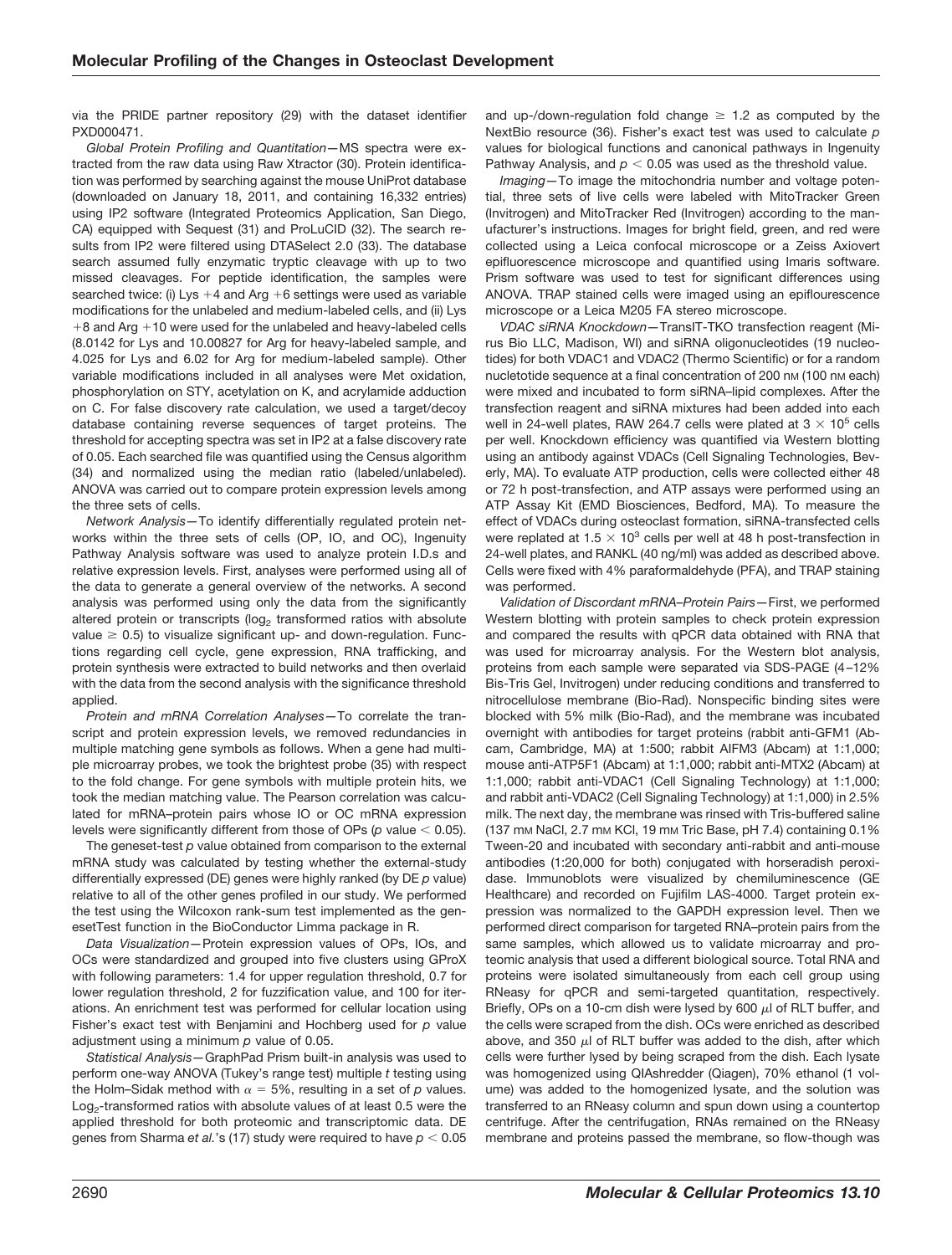collected for protein harvest. The membrane was washed with RW1 buffer to remove remaining protein on the membrane, and the flowthrough was collected and combined with the previous flow-through for protein harvest. Total RNA on the membrane was processed according to the manufacturer's instructions, and proteins in the flow-through were precipitated using cold acetone. Total RNA (250 ng) was converted to cDNA using a High Capacity RNA to cDNA Kit (Applied Biosystems, Grand Island, NY) according to the manufacturer's instructions, and duplex reactions using VIC-labeled primer limited internal control assay and FAM-labeled target assay (supplemental Table S7) were used for real-time PCR using TaqMan Gene Expression Master Mix (Applied Biosystems) according to the manufacturer's instructions. The 2- $\Delta\Delta CT$  method (37) was used to calculate relative changes in gene expression. The expression level of target FAM-labeled mRNA (list) was normalized with VIC-labeled internal control mRNA, and the mean target mRNA expression level for the three mRNA measurements was calculated in two different cell groups (OP and OC). Extracted proteins from acetone precipitation were used to quantify protein expression in OPs and OCs. A global mass list with a schedule for MS/MS was used for semi-targeted protein quantitation on the Orbitrap-Velos using a 3-h separation method. At least two peptides per target protein were included in the global mass list, and an Extracted Ion Chromatogram (XIC) of each peptide was normalized to an XIC of two GAPDH peptides for quantitation.

#### RESULTS

*Transcriptomic Profiling of Purified Cell Subsets Reveals Genes Regulated during Osteoclast Differentiation—*To define intermediate stages of differentiation between OPs and OCs, we examined the morphology, size, nuclear status, and classical marker phenotype of RAW 264.7 (18) cells exposed to RANKL *in vitro*. When OPs were treated with RANKL for 5 days, the majority of the cells did not form mature multinucleate OCs, but they nevertheless expressed high levels of TRAP (supplemental Fig. S1) while maintaining the same cell size as OPs. When the TRAP+ mononucleated OCs were seeded at a low density, they promptly differentiated into OCs on day 2 (supplemental Fig. S2), whereas TRAP-negative OPs incubated with RANKL did not start to form OCs until day 4. For the purposes of this study, we refer to TRAP+ mononucleated cells as intermediate osteoclasts. Given the clear demarcation of these cells from fully mature OCs, we made special efforts to separate purified IOs, OCs, and RANKLunexposed OPs. After 5 days of RANKL treatment, OCs were successfully enriched based on their stronger adherent properties relative to IOs (supplemental Fig. S3). Such separation of OCs from the mononucleated cells expressing marker enzymes proved to be essential for the characterization of the OC transcriptome and proteome.

Using purified cell populations, we proceeded to characterize the transcriptome of each subset using microarrays. Microarray data, comprising normalized measurements of 23,624 oligonucleotide probes representing the transcripts of 13,521 genes, were obtained for at least three biological replicates for each cell population: OPs  $(n = 3)$ , IOs  $(n = 4)$ , and OCs  $(n = 4$ , after removing a single outlier) (supplemental Fig. S4). To estimate the expression level of genes represented by multiple probes, we selected the probe with the strongest average signal in the starting OP population. We first obtained an overview of the cellular processes altered during OC differentiation by grouping genes based on the log2-transformed fold change of their expression levels between differentiated cells (IOs or OCs) and the starting OP population and using known functional annotations (supplemental Fig. S5). This overview showed the transcriptome of OPs to be more similar to that of IOs than that of OCs (supplemental Fig. S5*A*). This observation was also confirmed through a clustering analysis of the 10,379 transcripts that were found to be different among the three cell types (at a false discovery rate of 5% and ANOVA  $p < 0.01$ ) (supplemental Fig. S7*A*) and demonstrated the need for enriching OCs from IOs after RANKL treatment in order to study processes unique to OCs.

To understand the cell-type-specific transcriptional patterns in more detail, we next performed two comparisons: one comparing expression levels of genes in IOs *versus* OPs, and another in OC *versus* OP populations. Expression levels of 13,025 genes (96.3%) mapped from 22,927 probe sets (97%) were unchanged (absolute log2 fold change within 0.5) in the IOs relative to OPs, and 11,336 genes (83.8%) mapped from 20,368 probe sets (86%) of OCs were within the same threshold (supplemental Fig. S6). The transcript expression distribution in IOs was tighter than in OCs when normalized to OPs (Figs. 2*A* and 2*B*). A total of 1,846 genes (910 down-regulated genes mapped from 1,415 down-regulated transcripts and 936 up-regulated genes mapped from 1,372 up-regulated transcripts) were detected as differentially regulated exclusively in the comparison of OCs *versus* OPs, and a total of 157 genes were detected as differentially expressed only in IOs *versus* OPs. Whereas 135 genes were down-regulated and 152 genes were up-regulated in both RANKL-treated cell types relative to OPs (*i.e.* in both IO *versus* OP and OC *versus* OP comparisons), a total of 46 genes had their direction of regulation (up or down) reversed between the IO *versus* OP and OC *versus* OP comparisons (supplemental Fig. S5*A*).

To place these transcriptional changes in a more functional context, we used pathway analysis. Many of the individual changes in the transcript data could be mapped to a modest number of molecular and cellular functions or canonical pathways. Transcripts encoding proteins involved in the cell cycle, cellular growth and proliferation, DNA replication, recombination, and repair were down-regulated only in OCs and not in IOs relative to OPs. Transcripts involved in cellular assembly and organization, TCA cycle, and integrin signaling were found to be up-regulated only in OCs (see supplemental Table S1 for *p* values). Z-score analysis for the direction of transcript change revealed that the expression of genes encoding proteins involved in cellular assembly and organization increased in OCs relative to OPs and IOs *versus* OPs, whereas those encoding proteins involved in DNA replication, recombination and repair, cellular growth and proliferation, and free radical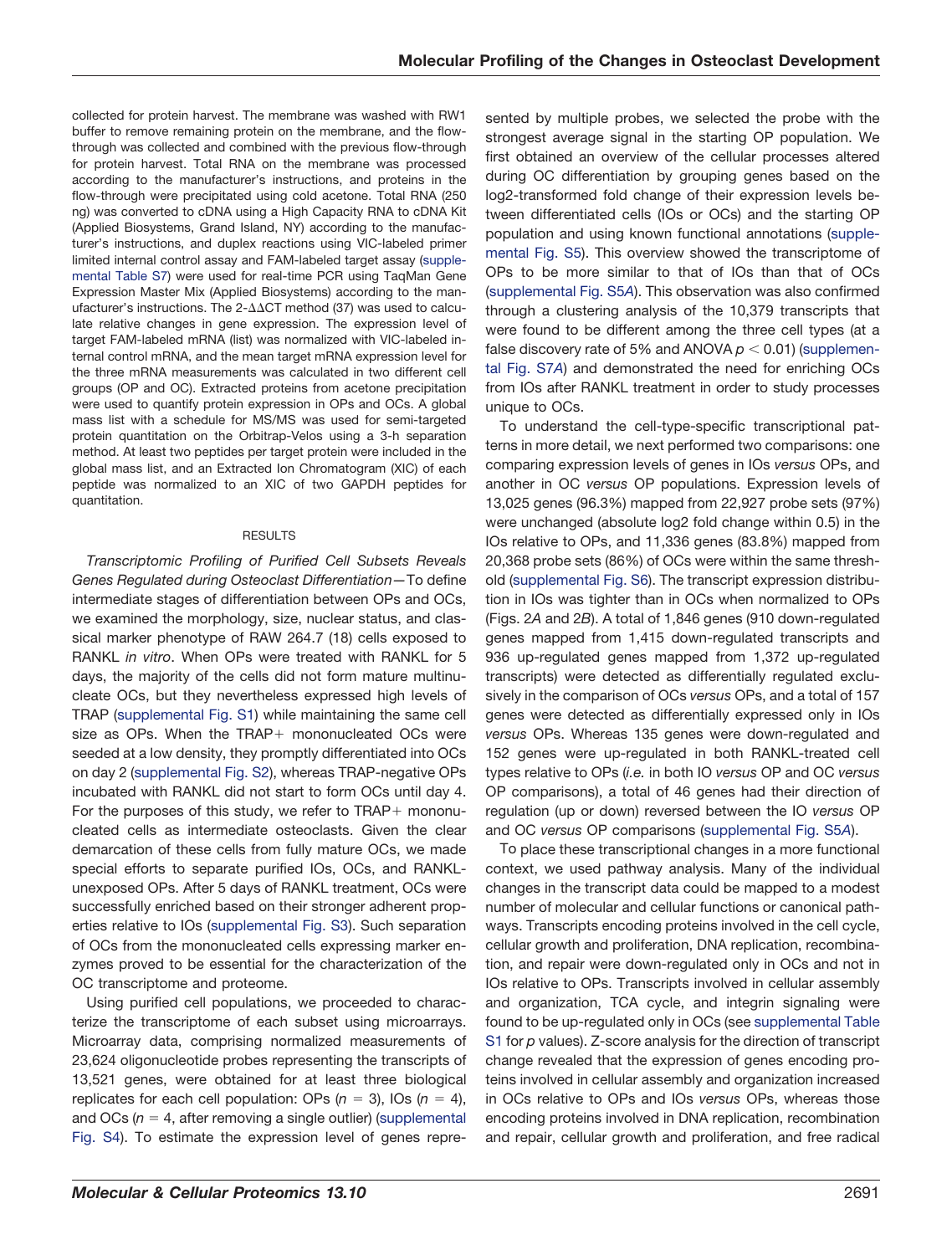

FIG. 2. **Expression level changes at the transcriptional level and translated level during osteoclast development.** Transcriptomes from IOs (*A*) and OCs (*B*) changed slightly during osteoclast differentiation. However, proteomes from IOs (*C*) and OCs (*D*) indicated that protein expression levels were further regulated during the differentiation (bin size  $= 0.10$ ). The ratios were calculated using the corresponding OP values.

scavenging decreased only in OCs. In IOs, the expression of genes encoding proteins involved in DNA replication, recombination and repair, and RNA processing pathways increased relative to OPs; transcripts encoding molecules involved in cellular movement decreased in OCs (see supplemental Table S2 for *p* values).

*The Proteome Changes Significantly during Osteoclast Formation—*Although analysis of transcriptional changes is a powerful method for global analysis of a cell state, it is the translated proteins that play a dominant role in cellular function. To obtain an integrated view of the changes in protein expression during OC development, we compared the proteomes of OPs, IOs, and OCs. Even though the SILAC method has been widely used and reverse labeling is not necessary in most experiments using homogeneous cell cultures, reverse labeling (38, 39) was used here to ensure quality control of the OC enrichment process. A total of 5,515 non-redundant proteins (corresponding to 5,615 redundant proteins) were identified in this dataset if just one peptide per protein was considered adequate for identification. Moreover, if we took protein isoforms as different proteins and searched against a redundant database (40, 41), we project that the number of identified proteins would be similar to what other deep proteomics papers have reported (40, 41). However, in our investigation we used the relatively stringent requirement of  $\geq 2$ peptides per protein for protein identification using highly curated database. In this way, we identified a total of 2,826

non-redundant proteins (defined as  $\geq 2$  peptides per protein identification with a false discovery rate of 0.05) from two biological, reverse-labeled replicates. Of these, 2,068 proteins (73.4%) were comparatively quantified in all three cell types (2,073 proteins were quantified between OPs and OCs) using *Census* (34). OP values were used as the reference when computing fold change ratios. (supplemental Table S3). The one-dimensional SDS-PAGE protein separation method helped in the accurate measurement of protein ratios, partially distinguishing between the ratios of isoforms and truncated forms (supplemental Table S3). The proteome data were processed using the same fold change threshold as the transcriptome data (i.e. each log<sub>2</sub>-transformed fold change ratio was required to have an absolute value of  $\geq$ 0.5). Of the 2,068 proteins quantified in all three cell types, 867 proteins (42%) had levels that were altered exclusively in the OCs relative to OPs (*i.e.* the expression levels of these proteins didn't change between IOs and OPs). In contrast, only 98 proteins were differentially regulated exclusively in the IOs. The expression levels of 257 proteins (12.4%) were either down- or up-regulated (122 and 135 proteins, respectively) in both IOs and OCs (relative to OPs), and 48 (29 and 19 proteins) showed a reversed direction of change between IOs and OCs (supplemental Fig. S5*B*).

The most significant molecular and cellular functions of the 492 down-regulated proteins in the OCs relative to OPs involved RNA post-transcriptional modification, protein synthe-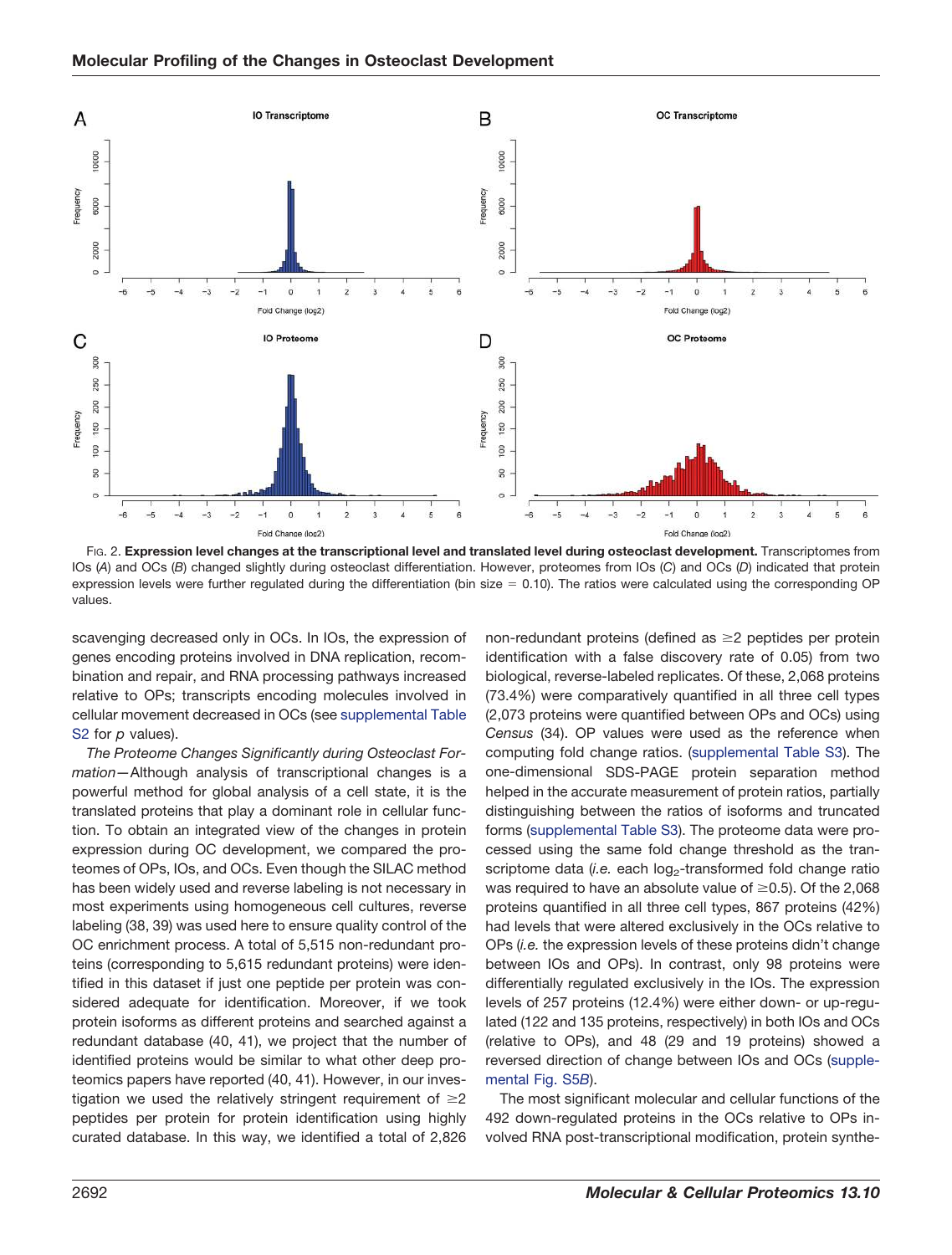sis, molecular transport, RNA trafficking, cell cycle, DNA replication, recombination, repair, and gene expression (for the *p* values, see supplemental Table S1). In contrast, the 375 upregulated proteins in OCs were involved in cellular assembly and organization, cellular function and maintenance, and cell morphology (supplemental Table S1). The majority of the proteins involved in these functions were not differentially expressed between the IOs and OPs, except for a few proteins involved in protein synthesis, lipid metabolism, and molecular transport (supplemental Fig. S5*B*), which points to the complementary view of cellular regulation provided by the proteomic data. The IOs had a protein expression landscape that was generally similar to that of the OPs (supplemental Fig. S5*B*), and the protein expression distribution between OPs and IOs was tighter than the protein distribution between OPs and OCs (Fig. 2, supplemental Fig. S7*B*), demonstrating that IOs are more similar to OPs at the proteome level, as observed also at the mRNA level.

*A Cross-comparison of Transcriptome and Proteome Findings—*A total of 13,521 genes whose transcripts were profiled by microarray and a total of 2,073 quantified proteins examined by mass spectrometry were used to conduct an analysis that (i) searched for coordinate mRNA and protein changes during differentiation based on molecular functional classification, (ii) looked at the extent of correlation in overall expression levels of mRNAs *versus* proteins, and (iii) searched for coordinate mRNA and protein changes during differentiation based on cellular localization of the encoded proteins.

To ensure that the proteins quantified in our proteomic study were not only those more highly expressed than nonquantified proteins (which would introduce a bias to the correlation analysis), we used the expression mean of the probe and detection *p* value from the microarray data from this study and the detection *p* value from independent microarray data from RAW 264.7 cells and bone-marrow-derived macrophages with an assumption that probe signal and detection *p* value have a linear relationship with protein production. Our data suggest that the quantified proteins were not limited to the proteins translated from the most abundant transcripts (supplemental Fig. S8).

We first looked for correlated changes based on the classification of molecular functions in IOs and OCs relative to OPs at both transcriptome (supplemental Fig. S5*A*) and proteome levels (supplemental Fig. S5*B*). Although expression levels of mRNAs and encoded proteins for individual genes did not necessarily change in the same direction (supplemental Figs. S5 and S6), the direction of change when analyzed at a functional level showed good correlation between transcriptomic and proteomic data. For example, transcripts and proteins involved in the cell cycle, DNA replication, recombination, and repair were down-regulated, and the ones involved in cellular assembly and organization, cellular function, and maintenance were up-regulated in OCs (supplemental Fig. S5*A*).

When we compared the OCs to the OPs without applying any threshold to filter both datasets, 1,933 genes and proteins encoded by the same genes were identified in both the transcriptome and the proteome, and changes in their mRNA and protein levels exhibited weak (albeit statistically significant) correlations with a big spread (Pearson's correlation  $= 0.28$ with  $p = 8E-36$ , supplemental Fig. S9A, supplemental Table S4; similar correlations were observed between OPs and OCs as shown in supplemental Fig. S9*B*). These correlations improved when certain technical filters similar to ones employed in earlier studies were applied to the transcriptome and proteome datasets, but very strong correlations could still not be achieved, possibly because of underlying differences in mRNA/protein turnover rates and post-transcriptional, translational, or similar mechanisms (the very factors that motivated the simultaneous profiling of transcriptome and proteome in the first place). For example, when an adjusted differential expression *p* value of 0.1 or 0.05 was used to filter transcriptome data so as to retain only differentially regulated genes, the Pearson's correlation improved to 0.37 for both OCs and IOs (supplemental Table S4). Similarly, when we filtered proteome data to retain only measurements that were successful on two biological replicates, the correlation between changes in transcripts and proteome improved to 0.36 in OCs (supplemental Fig. S9*C*) and showed less clear changes in IOs (supplemental Fig. S9*D*). When we applied both the transcriptome and the proteome dataset filters together, the Pearson's correlation improved to 0.5 (OCs) and 0.43 (IOs), comparable to published data (18, 41–45). However, we focused on the overall dataset without additional filters to retain more of the transcript–protein pairs for downstream analysis.

*Regulation of Nuclear and Membrane Proteins Mirrors the Functional Changes in Osteoclasts—*Classification of all 2,073 quantified proteins for each of the three cell types based on cellular localization was performed using information from UniProt (Fig. 3*A*) and expressed in terms of the relative quantitative changes seen during differentiation. This analysis revealed that the mean expression of nuclear proteins was down-regulated but the mean expression of mitochondrial proteins was up-regulated in OCs (Figs. 3*B* and 3*C*) relative to their less differentiated precursors. An enrichment analysis for cellular location and unsupervised clustering of the data by fuzzy-c means (Fig. 3*D*) using GProX (46) provided results consistent with this analysis.

Proteins in the Ras-related nuclear protein signaling pathway involved in recognizing nuclear localization signals and translocation of nuclear proteins were down-regulated in OCs (supplemental Fig. S10), perhaps explaining the overall decrease in the expression of nuclear proteins (Fig. 3*B*). Also, nuclear proteins were enriched in a cluster where nuclear proteins were down-regulated in OCs (Fig. 3*D*). Whereas the majority of nuclear proteins were decreased in expression in OCs relative to less differentiated cells, transcription factors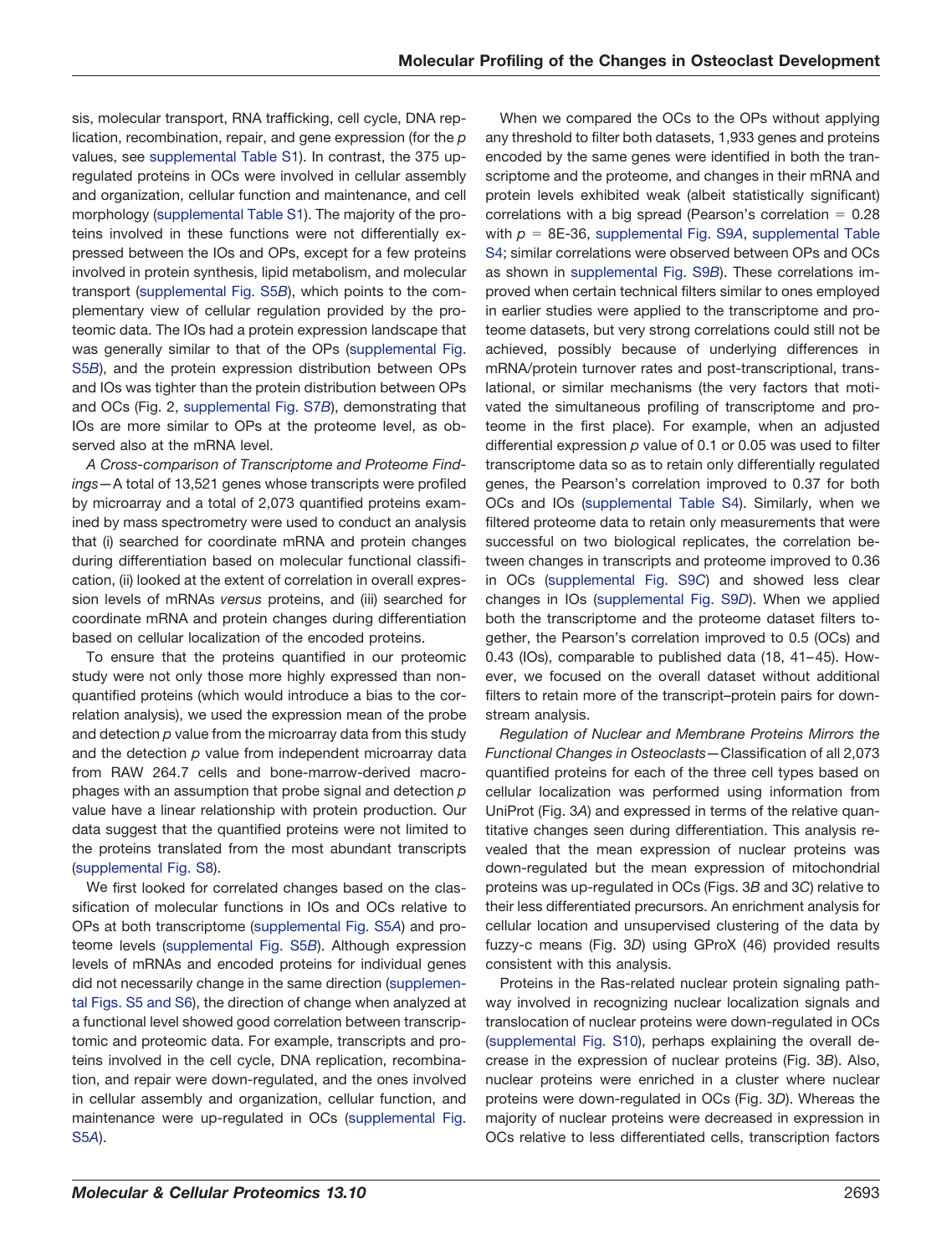

FIG. 3. **Protein abundance changes at different subcellular locations.** *A*, bar graph of protein distribution for the whole set of proteins quantified. *B*, line graph of mean protein ratio of the total protein expression (*top*, black line graph), of the nuclear proteins (yellow line graph), and of mitochondrial proteins (dark blue line graph). *C*, the protein distribution of IOs (dotted line) and OCs (solid line) shows that IO proteins had a tighter protein distribution than OC proteins, and the mean distributions of nuclear and mitochondrial proteins were altered as shown in *B*. *D*, protein expression profile depends on cellular location. For example, nuclear proteins were enriched in cluster 5, where protein expression was down-regulated, whereas mitochondrial proteins were enriched in cluster 3, where protein expression was up-regulated in OCs.

responsible for the expression of key osteoclast genes were up-regulated at the transcriptional level (Fig. 4). In addition, based on the expression levels of target transcripts (and not on the expression levels of the transcription factors), Ingenuity Pathway Analysis predicted the activity state of these transcription regulators. The majority of these transcription factors (including transcription enhancers and repressors) were inversely expressed in IOs and OCs. This was especially true of Cdkn2a, Tcf3, Trp53, Rb, and Mxi1. Interestingly, Nfatc1 and Mitf, known transcription regulators of OC formation (47, 48), were predicted to be activated only in OCs based on the expression level of their target transcripts. Multiple transcription factors such as Nfatc1 (a.k.a. NFAT2), Mitf, Sfpi1 (a.k.a. PU.1), and Jun (a.k.a. AP-1; heterodimer of proteins from the Fos and Jun families) are well documented as being involved in osteoclast differentiation, and nuclear translocation of these transcription factors is essential to promote expression of OC maturation-associated genes (49–51). Among these transcription factors, Nfatc1 is considered a master regulator of OC differentiation because Mitf and Sfpi1 recruit Nfatc1 to the promoters of OC-specific genes (51), and NF-<sub>K</sub>B and Jun drive Nfatc1 expression (52, 53). Upon binding of RANKL to RANK, TRAFs are recruited to RANK and induce kinase signaling pathways that activate Rela (a.k.a NF-<sub>K</sub>B) and subsequently activate and/or initiate the expression of transcription factors. Interestingly, it was reported that RANKL induces

 $Ca<sup>2+</sup>$  elevation in OCs (54), and Nfatc1 and Jun are regulated by Ca<sup>2+</sup>/calmodulin (55). The levels of mRNAs and proteins involved in RANK and  $Ca^{2+}$  signaling pathways in IOs and OCs were examined (Fig. 4), and the expression of several kinases and transcription factors directly downstream from TRAFs was found to be up-regulated or unchanged, except that of Rela, which was down-regulated at the protein level. Transcription factors involved in  $Ca^{2+}$  signaling were clearly up-regulated in both IOs and OCs, suggesting that RANK signaling initiates the expression of target genes during OC differentiation and that  $Ca^{2+}$  signaling is involved in maintaining the target gene and protein expression in OCs.

Cytoskeletal reorganization is necessary for OC function, and this reorganization is initiated by integrin  $\alpha$ V $\beta$ 3 activation. We found that protein expression of integrin  $\alpha V$  was upregulated only in OCs, whereas integrin  $\alpha$ 5 was elevated in both IOs and OCs, with the changes in mRNA levels of these integrins correlating well with the alterations in their protein levels. Integrin  $\beta$ 3 protein was not identified, and mRNA encoding integrin  $\beta$ 3 was found to be unchanged during differentiation. Integrin  $\alpha$ 5 $\beta$ 1 is involved in recognizing fibronectin, a bone matrix protein (56), and although the expression of integrin  $\alpha$ 5 mRNA and protein increased in the IOs and OCs, protein expression of integrin  $\beta$ 1 was down-regulated, and mRNA of  $\beta$ 1 was unchanged in these cells. In general, the expression of integrin  $\alpha$  chain showed good correlation be-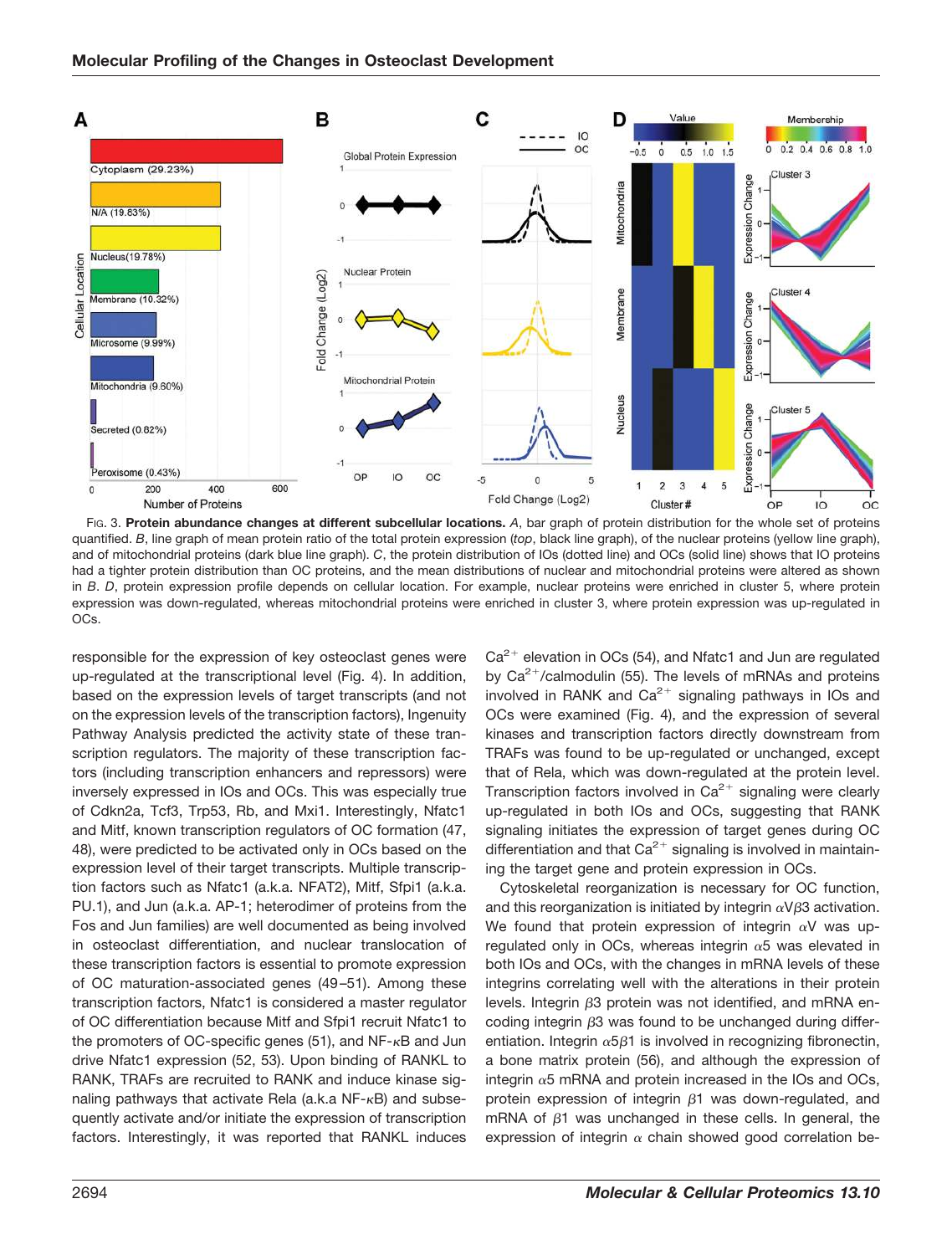

Fig. 4. **RANK and Ca<sup>2+</sup> signaling during osteoclast differentiation. Activation of transcription factors (yellow rectangles) via RANK and** Ca<sup>2+</sup> signaling was detected during osteoclast formation. Based on the expression levels of mRNA and proteins in the IOs and OCs relative to the OPs, it is possible that RANK signaling is responsible for initial osteoclast formation and Ca<sup>2+</sup> signaling is responsible for osteoclast maturation. Blue = down-regulation; red = up-regulation; gray = unchanged (*i.e.* absolute value of log<sub>2</sub>-transformed ratio < 0.4).

tween mRNA and protein, but that of integrin  $\beta$  chain did not. Galectin-3 is an inhibitor of osteoclastogenesis (57), and its expression was increased only in OCs and was down-regulated in IOs in the proteome dataset. However, another function of galectin-3 is to activate integrin  $\alpha$ V $\beta$ 3 (58). Up-regulation of galectin-3 might be involved in the cellular remodeling that is critical for OC function. Another membrane protein, talin, is known to bind and activate  $\beta$  integrin. There are two highly homologous genes for talins (74% identity): talin 1 was reported to be the only form expressed in platelets (59), and talin 2 is predominantly expressed in the brain. Talins have two domains (a head domain and a rod domain), and the domain bridge is cleaved by calpain. Although it has been shown that cleavage of talin is not required for integrin activation (60), Yan *et al.* showed that the cleaved form of talin promotes binding to the  $\beta$ 3 integrin (61). We identified talin 1 in our study; up-regulation of cleaved talin 1 protein and talin mRNA was detected only in the OCs. Interestingly, mRNA and protein expression level of calpain subunit 1 was up-regulated in OCs, supporting the notion that talin is cleaved by calpain in these cells. Furthermore, calpain is known to be activated when intracellular calcium levels increase (62).

Once integrins are activated, the formation of a sealing zone and actin rings takes place (63). The sealing zone is essential to facilitate bone resorption, and it consists of podosomes (which have a dense actin core surrounded by integrin), focal contact proteins (*e.g.* vinculin and paxillin), actin-associated proteins (e.g. gelsolin,  $\alpha$ -actinin, tyrosine kinases, RhoGTPases), and proteins involved in actin polymerization (*e.g*. Was). Proteins involved in podosome formation (e.g. actin, vinculin, gelsolin, actinin, tyrosine kinase  $2-\beta$ , protein tyrosine kinase Lyn, Rac1, Rac2, and Was) were upregulated in OCs, and transcripts for these proteins were generally increased as well in these cells (supplemental Fig. S11).

An example of a protein involved in podosome formation whose mRNA level very clearly did not correlate with protein level is gelsolin, whose transcript level was decreased in the OCs, whereas the protein level was increased. The transcript for gelsolin was, however, up-regulated in IOs (supplemental Fig. S11 and supplemental Table S3), and the protein half-life of gelsolin is very long (more than 200 h according to Schwanhausser *et al.* (45)). Perhaps the down-regulation of transcript but up-regulation of translated gelsolin in OCs is due to the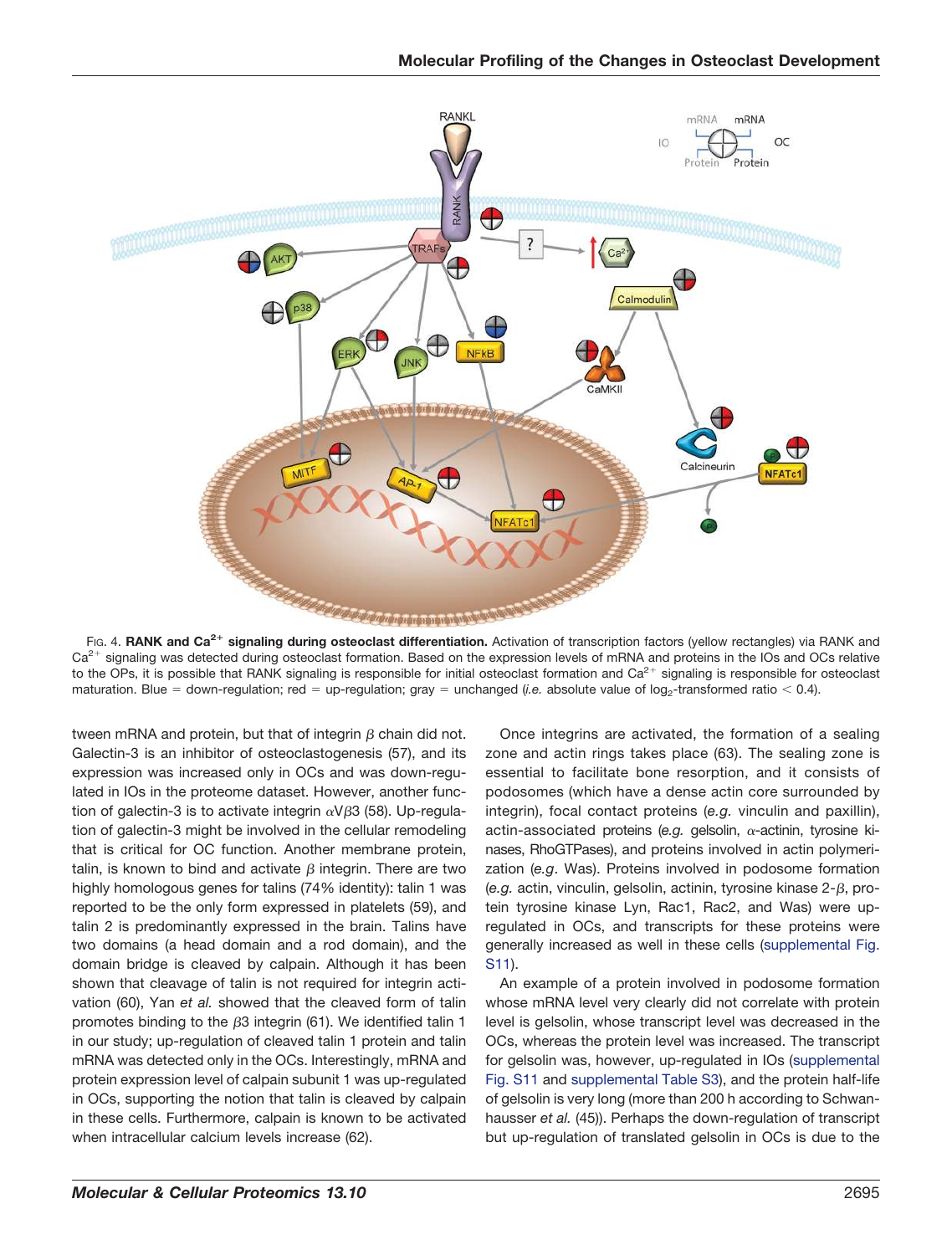

FIG. 5. **Correlation between genes and mitochondrial proteins was higher than for other cellular components.** The log2 values of the OC/OP ratios are plotted on both axes for mitochondrial genes/proteins without filtering (*A*), and with filtering to retain only gene transcripts differentially expressed at *p*-value 0.1 (*B*) or 0.05 ©.

long half-life of the translated protein. Also, paxillin, which was identified in only one replicate, was found to be down-regulated, but the mRNA of paxillin was unchanged, unlike other podosome proteins (supplemental Table S3).

*Regulated Mitochondrial Proteins Are Critical for Osteoclast Formation—*Mitochondria contain the respiratory assembly and oxidative enzymes and are responsible for the cellular metabolism, converting energy and oxygen into energy-storing molecules such as ATP. Recently, they have begun to gain recognition as the organelle pivotal for OC function, as they provide a balance between the bone-resorbing activity and OC survival by balancing the intracellular ATP level and use. Mature OCs, rich in mitochondrial DNA, release ATP from intracellular stores into the cytoplasm, and the subsequent ATP depletion causes increased bone resorption and increased OC apoptosis. Because of the importance of mitochondria in OC function, we looked closely at mitochondriarelated changes during OC differentiation.

In addition to finding changes in mean mitochondrial protein expression (Fig. 3*B*) and an enriched cluster of up-regulated mitochondrial proteins in OCs (Fig. 3*D*), we also found that the correlation coefficient increased in mitochondria when we checked the correlation of transcript–protein expressions stratified by their cellular location (supplemental Table S4). Surprisingly, the transcript-*versus*-protein correlation of mitochondrial proteins (Fig. 5) was almost double that of all proteins (Fig. 5, supplemental Table S4).

In contrast to the up-regulation of mitochondrial proteins in OCs and the high correlation between transcripts and proteins, pathway analysis revealed that proteins involved in basic cell functions, such as cell cycle control, DNA replication, gene expression (supplemental Fig. S12*A*), RNA trafficking (supplemental Fig. S12*B*), and protein synthesis (supplemental Fig. S12*C*), were down-regulated in the OCs. These data suggest that OCs limit the energy used for essential cellular functions in which ATP is the energy donor. As ATP is produced during oxidative phosphorylation, which takes place in the mitochondria (64), we turned our attention to the mitochondrial proteins involved in oxidative phosphorylation. Complexes I through IV are involved in generating an  $H^+$ 

gradient in mitochondria, and ATP synthase then uses this  $\mathsf{H}^+$ gradient to produce ATP. The average expression levels of these mitochondrial proteins were slightly higher in the IOs and significantly higher in the OCs than in OPs (Fig. 6*A*). In addition to up-regulation of the mean of mitochondrial protein expression in the OCs (more than 1.7-fold higher than in the OPs and IOs), the expression level of the oxidative phosphorylation proteins was higher than the expression level of the mitochondrial proteins in general (supplemental Table S5), suggesting both that there might be more mitochondria per unit cell volume and that each mitochondrion might have an increased average number of the oxidative phosphorylation proteins.

We measured the mitochondrial mass and total voltage potential using MitoTracker Green and MitoTracker Red, respectively. Signal intensities for both MitoTracker Green (Fig. 6*B*, *top*) and MitoTracker Red (Fig. 6*B*, *bottom*) were higher in the IOs and OCs than in the OPs. Statistical analysis of the MitoTracker Green–labeled cells confirmed that the OCs had significantly more mitochondrial mass per unit cell volume than the OPs (Fig. 6*C*, *top*); live cell imaging using MitoTracker Red demonstrated that the total voltage potential of mitochondria in OCs was greater than that in OPs (Fig. 6*C*, *bottom*), suggesting that the mitochondria were functional and that the OCs generated more ATP. The mean intensity for mitochondrial mass (18) and potential (*bottom*) in OCs was dependent on the number of nuclei (Fig. 6*D*).

Proteins in catabolic pathways were up-regulated in OCs (Fig. 6*E*), and complex II, involved in the TCA cycle, displayed a greater increase during maturation than other complexes (Fig. 6*A*), suggesting that OCs up-regulate the TCA cycle to increase ATP production. Mitochondrial proteins VDAC1 and VDAC2, voltage-dependent anion channels that are involved in regulating energy metabolism (65, 66), were both at least 2-fold up-regulated in the OCs, but their mRNA levels were unchanged. This might be because VDAC proteins have a relatively long half-life. Schwanhausser *et al.* reported that proteins are on average 5-fold more stable than mRNA, whereas the half-lives of VDAC proteins are up to 23-fold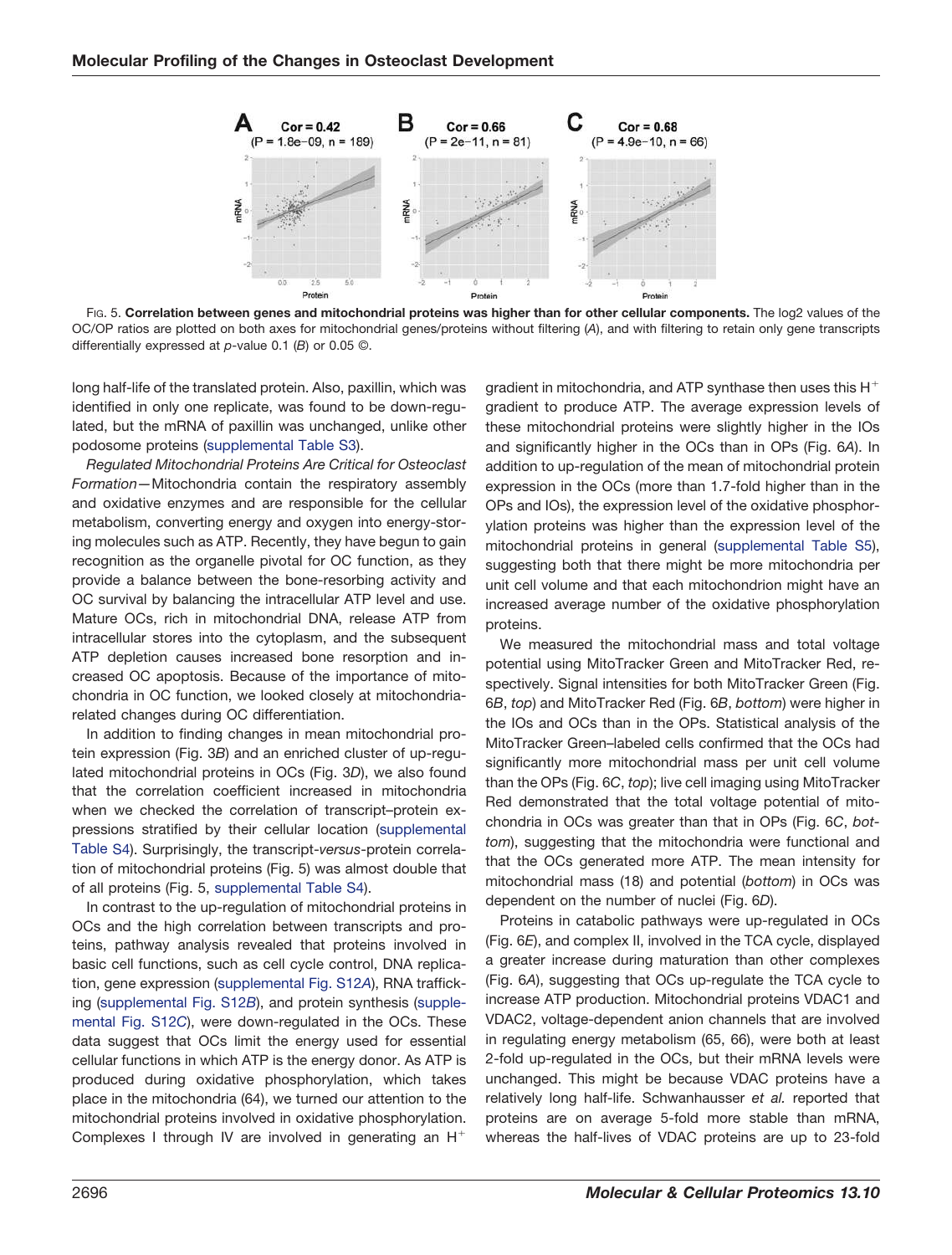

FIG. 6. **Elevated energy production in multinucleated osteoclasts.** *A*, multinucleated osteoclasts had higher expression of proteins involved in ATP synthesis than OPs and IOs (mean  $\pm$  S.E.; two-way ANOVA;  $p$   $<$  0.001). The level in OPs was set at 1. We used live cell imaging with MitoTracker Green (*B*, *top*) and Red (*B*, *bottom*) to image increased mitochondria mass per unit cell volume and voltage potential, respectively, in the OCs relative to the OPs and IOs. Quantitative analyses of live cell imaging are shown (scale bar = 20  $\mu$ m). *C*, both mitochondrial mass (*top*) and potential (*bottom*) of the OCs were higher than those of the OPs (mean  $\pm$  S.E.; one-way ANOVA; \*\**p* < 0.0001 at 99% confidence level). *D*, intensity for both mitochondrial mass and potential in OCs was shown to be dependent on the number of nuclei. *E*, proteins involved in catabolism were found to be up-regulated in OCs. The first bar (*left*) indicates IO relative protein abundances, and the second bar (*right*) is the same, but for the OC data. In general, more up-regulated proteins (red) were observed in the OCs (green = down-regulated; gray = no change). The total length of the bars represents all the proteins known to be involved in a given pathway, and the white part of the bar represents the proteins we did not observe in our quantitative dataset. OP = osteoclast precursor,  $IO =$  intermediate  $osteoclast$ ,  $OC = multinuclear osteoclast$ .

longer than the half-lives of VDAC transcripts in the fibroblast cell line (45).

To test whether VDAC expression plays a critical role in OC development, VDAC1 and VDAC2 were knocked down using siRNA (Fig. 7*A*, inset), and ATP production was evaluated. RAW 264.7 cells treated with VDAC siRNA contained lower ATP levels than the control cells (Fig. 7*A*). Fewer OCs were formed from RAW 264.7 cells in which VDACs were knocked down than from control cells (Figs. 7*B* and 7*C*), demonstrating that VDACs have an important function in OC formation or viability.

Mitochondria play a key role in apoptosis (64). The mitochondrial permeability transition pore contains VDACs upregulated in mature OCs. Generally, mitochondrial proteins involved in cell death were found to be mainly up-regulated in OCs (supplemental Fig. S13, supplemental Table S6), favoring cell death. These data indicate that when OCs get above a certain size and acquire too many nuclei, they also have too many copies of mitochondria (Fig. 6), all of which can lead to cell death. In our study, proteins involved in caspase-dependent apoptosis were up-regulated (caspase 8/10, HtrA2, cytochrome C, and lamin A), down-regulated (fodrin), or unchanged (tBid, Bak, Bax, and caspase 3). However, caspaseindependent apoptosis might be up-regulated in OCs. Ribosomal protein S6 kinases (Rps6ka2), including ribosomal protein S6 kinase  $\alpha$ -1 and -3, were found to be down-regu-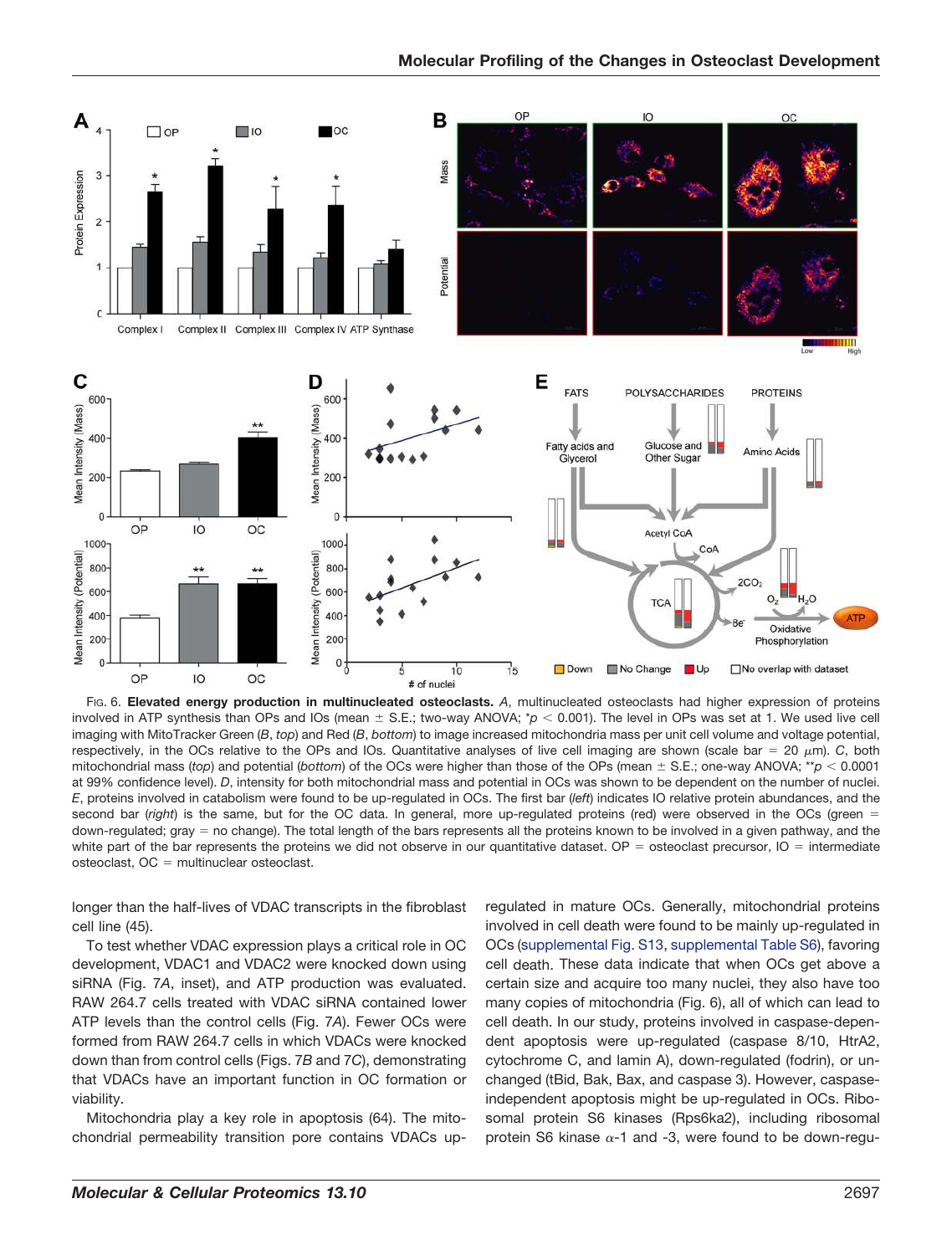

FIG. 7. **VDACs are involved in osteoclast formation.** *A*, VDAC knockdown reduced OP ATP production by 30% relative to OPs transfected with control siRNA (mean  $\pm$  S.E.; Student's *t* test (paired, two-tailed); *p* value = 0.0015). High VDAC knockdown efficiency was confirmed using an immunoblot with an antibody against both VDACs (inset). *B*, fewer osteoclasts were formed when VDACs were knocked down using siRNA than in control cells. The scale bar for images in the two left-hand columns is 1000  $\mu$ m, and the scale bar for images in the right-hand column is 100  $\mu$ m. *C*, statistical analysis using 10 images (1.4 mm<sup>2</sup> per image) from control and VDAC  $K_p$  confirmed that fewer osteoclasts were formed when VDACs were knocked down (mean  $\pm$  S.E.; *t* test, unpaired, two-tailed; *p* value = 0.00001).

lated, and the kinases upstream of S6 kinases, such as Map2k, Mapk1, or Plcg1, were down-regulated or unchanged. Rps6ka2 inhibits Bad, which suppresses the function of Bcl2 and Bcl2l1, and these proteins inhibit Aifm (*e.g.* Rps6ka2 antagonizes Aifm). Although these proteins (Bad, Bcl2, and Bcl2l1) were not identified in all three cell types and their mRNAs were not significantly changed in this study, the corroborated results suggest that down-regulated Rps6ka2 might be responsible for the up-regulation of Aifm, which is involved in caspase-independent apoptosis. The link between increased number of nuclei and programmed cell death might be a general phenomenon not limited only to OCs, as multinucleation causes significant alterations to the cellular proteome and transcriptome.

*The System Is Rewired from the Immune Cells to the Specialized Bone-resorption Cells—*Transcripts and proteins involved in innate immunity, such as Tlr2, Lyz1, Lyz2, prothymosin  $\alpha$ , and Cd14, were found to be down-regulated in OCs. Also,  $\alpha M\beta 2$ , a receptor for complement component 3, was found to be down-regulated at the protein level in both IOs and OCs, suggesting that OPs (cells of macrophage-monocyte lineage) undergo rewiring of their immune networks during maturation to support OC-specific functions (*e.g.* bone resorption) before entering the IO stage. Interestingly, Rab32, a protein involved in the synchronization of mitochondrial fission, was down-regulated during OC maturation, and mitochondrial changes during OC formation are described above. Also, mRNA of Trafd1, a negative-feedback regulator that controls excessive innate immune response, was found to be up-regulated.  $\alpha$ M  $\beta$ 2 integrin, the receptor for complement component 3, was found to be down-regulated, again confirming the general down-regulation of the immune response. Recently, Bordbar *et al.* identified immunomodulatory metabolites of macrophage activation after building a macrophage genome-scale metabolic network (67). They reported that

lysine activates both M1 and M2 immune activation pathways, whereas tyrosine, phenylalanine, and tryptophan have a suppressive effect on both M1 and M2 pathways. Interestingly, proteins involved in lysine degradation and in phenylalanine, tyrosine, and tryptophan biosynthesis were found to be upregulated in OCs, leading to a low level of lysine but high levels of tyrosine, phenylalanine, and tryptophan, causing, in turn, M1 and M2 immune suppression, supporting the notion that the immune cells (18) are rewired to take on non-immune functions when they are differentiated to specialized boneresorption cells (OCs).

A core signature of 39 genes that is shared by different mouse tissue macrophage populations and which distinguishes macrophages from a similar cell type, dendritic cells, was systematically derived by the Immunological Genome Consortium from gene expression data. Thirty-seven of these genes were represented in our microarray, and a significantly large fraction of them were differentially regulated in IOs *versus* OPs (14 DE genes whose adjusted  $p$  value was  $\leq 0.05$ , with the significance of DE fraction 14/37 given by hypergeometric overlap  $p = 0.00057$ ) and in OCs *versus* OPs (21 DE genes, overlap  $p = 0.0062$ , supporting substantial reprogramming of core macrophage genes during OC development. An extended set of 361 core macrophage genes was available from the same study, and 312 of them represented in our microarray support the same conclusion as well (101 DE genes in IOs *versus* OPs with hypergeometric  $p = 5.5e-15$ , and 169 DE genes in OCs *versus* OPs with hypergeometric  $p = 5.0e-12$ .

*Validation of Discordant mRNA–Protein Pairs—*We chose mRNA–protein pairs that were not correlated at the expression level in OCs, along with two positive controls: TRAP and cathepsin K. Because we found that mitochondria play a key role in OC function and differentiation, we selected the mitochondrial mRNA–protein pairs (supplemental Table S7). First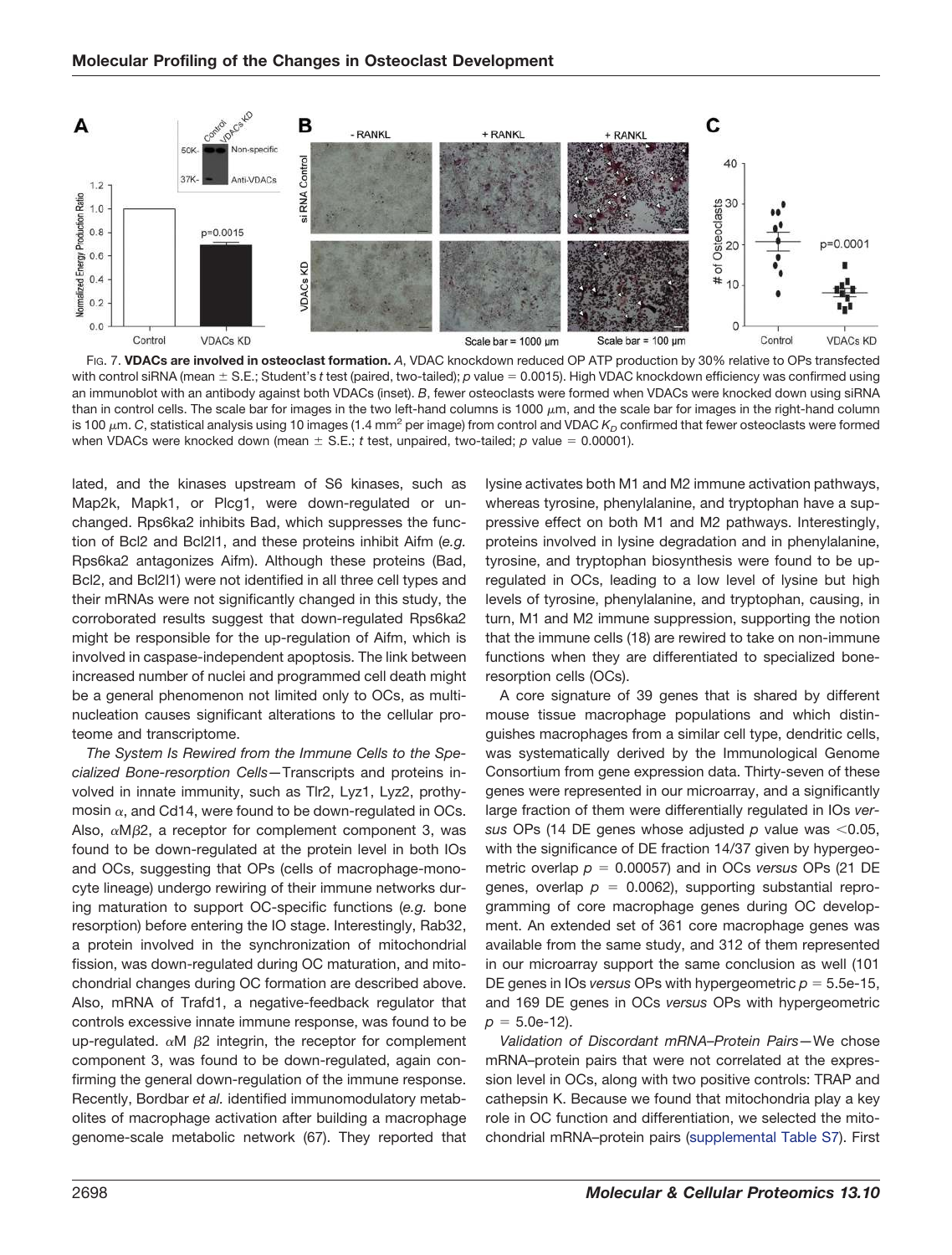FIG. 8. **Validation of discordant mRNA–protein pairs.** Target mRNA levels were validated as non-regulated (*A* and *B*) using qPCR, whereas their protein expression levels were up-regulated according to Western blot (*C*) and semitargeted mass spectrometry (*D*) approaches in samples from different sources (*A* and *C*) and from the same source (*B* and *D*). Statistical significance was determined using the Holm–Sidak method with  $\alpha = 5\%$  (mean  $\pm$  S.E.; \*significant). ACP5, tartrate-resistant acid phosphatase 5 (also commonly abbreviated as TRAP); VDAC1, voltage-dependent anion channel 1; MRPS22, mitochondrial ribosomal protein 22; GFM1, mitochondrial elongation factor G1; CTSK, cathepsin K; AIFM, mitochondrial apoptosis-inducing factor; ATP5F1, ATP  $\frac{1}{2}$  synthase, H<sup>+</sup> transporting, mitochondrial Fo complex, subunit B1; MTX2, metaxin 2.



we performed qPCR and Western blotting with samples from different sources. As shown in Fig. 8, qPCR data indicated that most mRNA of interest did not change in expression level between OPs and OCs, with the exception of VDAC1, which increased almost 2-fold, although this change was not statistically significant. For protein expression, we examined four proteins using Western blotting (Fig. 8*C*) and confirmed that their expression levels were increased in OCs relative to OPs, as in our mass spectrometric proteome analysis.

Then we performed a direct comparison using mRNA and protein that were simultaneously harvested from the same samples in order to avoid sample variation. We used qPCR to validate the microarray data along with a scheduled semitargeted mass spectrometry approach employing a global mass list (68) with retention time. In this analysis, mRNA expression of VDAC1 was slightly increased in OCs relative to OPs  $(p = 0.05)$ , but their expression levels were below 2 (log 2 value  $= 1$ ), which is usually used as a threshold (69, 70) in the qPCR field when validating microarray data (Fig. 8*B*). Semi-targeted proteome data showed that the expression of positive control and proteins of interest agreed with previous discovery-mode mass spectrometry data (Fig. 8*D*). These data validated the finding that some of the mitochondrial proteins were up-regulated while their mRNA levels were not changed in OCs.

## **DISCUSSION**

Technological advancements in microarrays, mass-spectrometry-based proteomics, and bioinformatic analysis of the resulting large datasets now provide powerful ways to ad-

dress biomedical questions using a systems biology approach. Here we applied these evolving methods to investigate at the transcriptome and proteome levels the progression from monocyte-macrophage to functional multinucleate osteoclast, with its accompanying changes in cellular function. Our results reveal how basic cellular functions are altered to support the specialized bone-resorbing activity of OCs, including the critical role of mitochondrial mass and activity increases in OC formation and differentiation. The findings show substantial changes in cellular organization that optimize the cells' function and demonstrate that several transcripts and proteins involved in immunity are down-regulated in the OC to shift the overall cellular function toward bone resorption, consistent with a previous report (67).

Both transcripts and their encoded proteins that correspond to genes considered markers of the osteoclast state, such as V-type ATPase, TRAP, and cathepsin K (9–11), were, as expected, up-regulated in OCs. Although V-type ATPase transcripts in the IOs were not altered relative to those in OPs, the expression levels of the transcripts for TRAP and cathepsin K within the IOs were found to be at the midpoint between OPs and OCs. Additionally, osteoclast stimulating factor 1, which has been demonstrated to induce osteoclast formation and bone resorption (71), was found to be up-regulated specifically in the OCs at both the mRNA and the protein level. In addition, we observed the up-regulation of  $\alpha V$  integrin, which is involved in the formation of a sealing zone between osteoclasts and bone matrix, at both the mRNA and the protein level in the OCs. Therefore, our data confirm and are consistent with expectations from the literature, but they also allow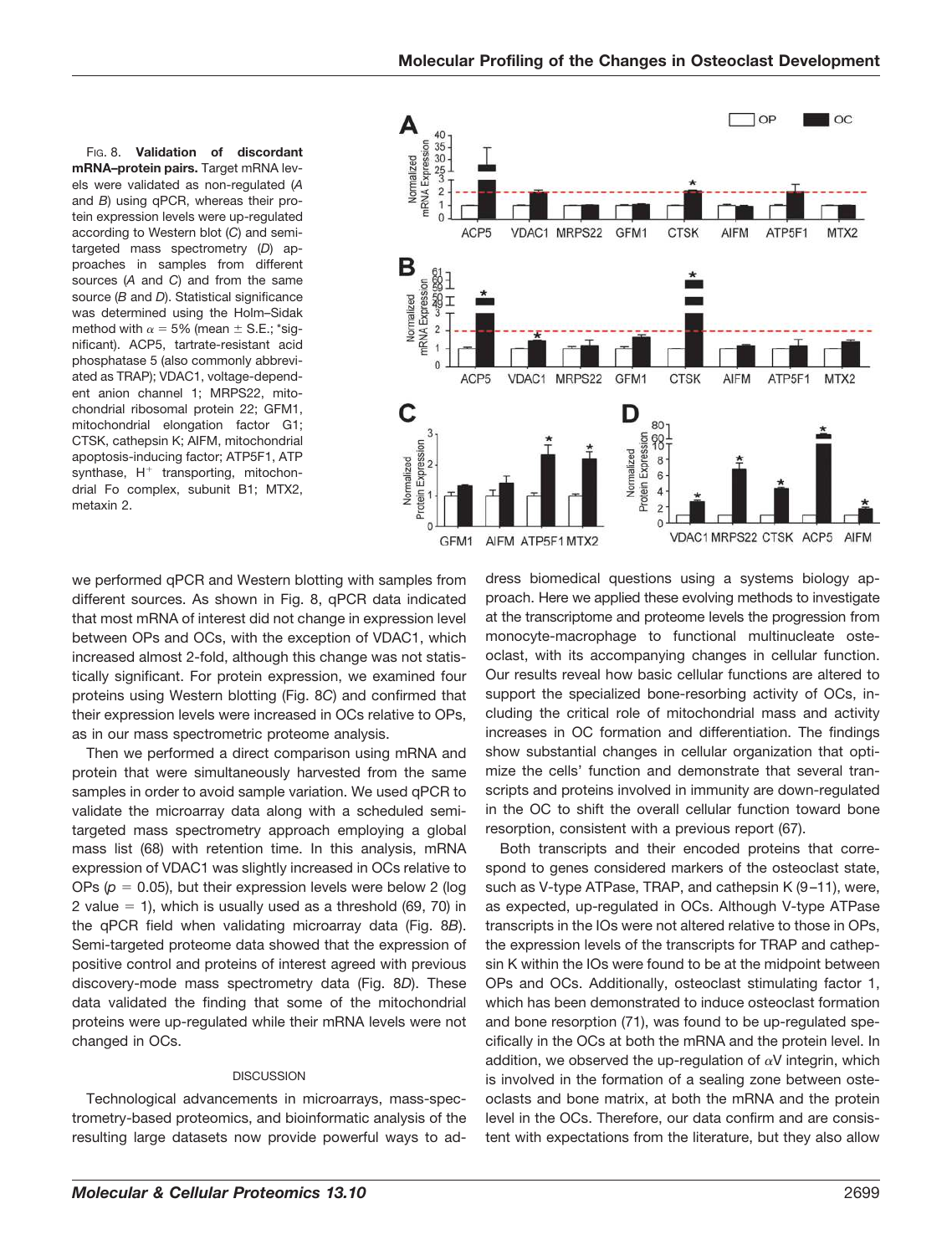us to go substantially further in providing new insight into the process of OC development.

A key aspect of the present analysis was the careful attention paid to the purity of the cells analyzed with respect to the cellular differentiation state. We were able to divide the cells into three distinct populations: precursor cells (18), TRAPmononucleated cells, and mature osteoclasts. Both transcriptome and proteome data indicated that the IOs were more similar to the OPs than to TRAP+ OCs, suggesting that the enrichment of OCs from IOs after RANKL treatment was critical for obtaining accurate information about OCs. Although OCs formed and covered more than 50% of the culture dish surface upon RANKL treatment (supplemental Fig. S1), the total RNA concentration and total protein concentration from the IOs were 15-fold higher than those from OC samples harvested from the same dish. Proteins and mRNA from the IOs thus masked the information of the OCs when the two populations as a mixture were compared with OPs, as has been done in nearly all other studies (14–17). In fact, an OC outlier in our last microarray dataset (supplemental Fig. S4) was four times higher in mRNA concentration than samples from other OCs, suggesting that perhaps even a small amount of contaminating IO mRNA can substantially skew the data. By separating IOs and OCs, we were able to generate a large dataset for assessing osteoclast development and function at a molecular level at three distinct developmental stages.

As mRNA measurement and data analysis are well established, we often get a higher statistical power to detect changes using transcriptome data than using proteome data. As expected, volcano plots from transcriptome data showed better *p* values (supplemental Figs. S14*A* and S14*B* show volcano plots of transcriptome data). However, global protein measurements and analysis of the resulting data are still being optimized to achieve greater statistical power. Among other techniques for protein quantification, relative quantification utilizing metabolic labeling is one of the most accurate methods. Often, the use of one biological replicate is still accepted in proteomic studies (72–75) without statistical analysis. In this study, we used two biological replicates for protein analysis, but the analysis nevertheless had much less statistical power than the microarray data with multiple replicates and without missing values (supplemental Figs. S14*C* and S14*D* show volcano plots from proteome data). Another study that used four SILAC replicates yielded statistical power (76) similar (*p* value) to that of our analysis.

Although a fold-change approach has some limitations for the identification of differentially regulated proteins and sometimes lacks statistical confidence (77), we were able to confirm (using Student's *t* test–based *p* values to call differentially expressed genes) that the same pathways were altered in IOs and OCs. For example, fold-change analysis revealed downregulation of immunity and up-regulation of energy production in IOs and down-regulation of protein synthesis and up-regulation of TCA, integrin signaling, and actin cytoskeleton in OCs (supplemental Fig. S14), and the statistical analysis confirmed these findings.

The differentially expressed proteins in three different sets of samples (OP, IO, and OC) were used to examine the protein networks altered during the differentiation of OCs. We found that basic cellular functions, which require ATP, were downregulated in OCs. Examination of the expression levels of ATP synthase, protein abundances in each organelle, and the mitochondrial mass and voltage potential per unit cell volume led to the conclusion that the OCs contained greater numbers of functional mitochondria per unit cell volume than the OPs and IOs, suggesting that ATP production is increased in OCs. Expression of most ATP-consuming proteins (*e.g.* ATP-dependent RNA helicases, ATP-dependent zinc metalloprotease, ATP-binding cassettes, sarcoplasmic/endoplasmic reticular calcium ATPases) was decreased, whereas many non-ATP-related proteins were unchanged. Moreover, proteins involved in catabolic processes such as glycolysis, TCA cycle, or oxidative phosphorylation were up-regulated in the OCs, consistent with the view that mitochondria are a major source of ATP production in OCs. This finding agrees with a previous study (78) in which the cells from brain-type creatine kinase knockout mice produced similar amounts of ATP as the cells from wild-type mice, even though creatine kinase had been initially suggested as an alternative ATP generator in osteoclasts. We presume that the saved energy is devoted to the osteoclast-specific function of bone resorption. The acidic environment within the resorption lacuna is essential for the dissolution of inorganic minerals (79), and P-type  $\text{Na}^+/ \text{K}^+$ ATPase (80) and V-type ATPase (11) are responsible for the acidification of the resorption lacuna environment (81).

RANKL, a master osteoclastogenic cytokine, activates NF-<sub>K</sub>B in both the classical and alternative pathways, resulting in osteoclast survival and differentiation (82). Even though p65 plays a role in the survival of OCs (83), OCs display a limited lifespan *in vivo* (84) and *in vitro*. The proteomic data from this investigation indicate that mitochondrial proteins involved in cell death are increased in OCs. These include ADP/ATP translocases (Slc25A4 and Slc25A6), HtrA serine peptidase 2 (Htra2), apoptosis inducing factor 1 (Aifm1), and the VDACs. VDAC1-silenced cells are known to be protected from apoptosis-inducing agents (27, 85), and VDAC-overexpressing cells are prone to cell death (22, 86–88). Overexpression of hVDAC1 causes depolarization of the inner mitochondrial membrane (89), leading to the opening of the permeability transition pore (90). This in turn results in the release of cytochrome C and AIF from mitochondria into the cytosol (91), leading to caspase-dependent and caspaseindependent apoptosis, respectively, suggesting that VDAC1 is pro-apoptotic. Here we show that VDAC1 and VDAC2 knockdown in OPs resulted in reduced ATP production (Fig. 7*A*) and the formation of fewer osteoclasts. Abu Hamad *et al.* demonstrated that a VDAC1-silenced human embryonal kid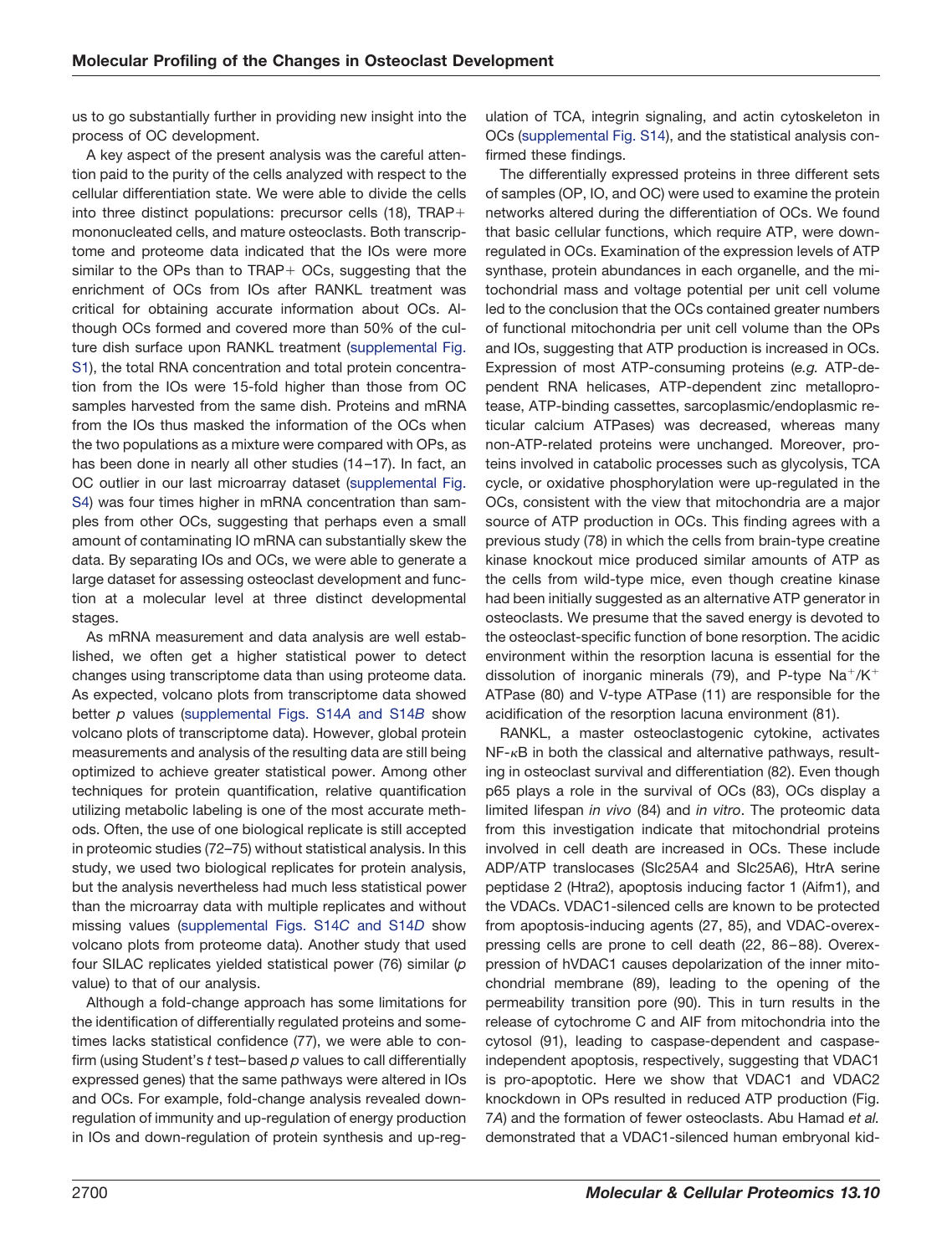ney cell line produces less ATP, leading to the attenuation of cell proliferation (92). Cancer cells have been shown to express high levels of VDACs (93), suggesting VDACs are involved in cell survival through their connection with energy production. Although this study showed that proteins involved in energy metabolism were altered during osteoclast formation, and although it is known that VDACs have a role in energy metabolism (Fig. 7*A*), how VDACs affect osteoclast cell death is unknown. It is clear, however, that there is a delicate balance between the initiation of osteoclast formation and osteoclast growth: the multinucleation accelerates cell death. In addition, Oursler *et al.* suggested mitochondria-dependent apoptosis in osteoclasts (94), and elucidating whether osteoclasts undergo apoptosis via a caspase-dependent or -independent pathway is suggested for future study.

It is instructive to compare our results with those previously reported with respect to transcriptional changes in osteoclast precursors developing into osteoclasts after exposure to 50 ng/ml RANKL for 5 days (17). Using this study, we defined DE genes as having a  $p < 0.05$  and an up-/down-regulation fold change of at least 1.2 as computed by the NextBio resource (36). Of the 132 DE genes induced during osteoclast differentiation in the study by Sharma *et al.*, 113 were also identified in our analysis. Approximately 85% of these 113 genes had the same direction of change (up-/down-regulation) in the two studies, and 58 genes had both the same direction of change and significance criteria ( $p < 0.05$ , fold change  $\geq 1.2$ ) preserved between the two studies (supplemental Fig. S15*A*). Sharma *et al.*'s data were compared with our IO data, and about 64% of the genes had the same direction of change. All 13,521 genes in our microarray platform were ranked by DE *p* values, and the 113 genes from the previous study were significantly enriched toward the top of this ranked list (with geneset-test  $p$  value = 1.56e-15). These results demonstrate reasonably good concordance between the DE genes identified in both studies. However, the osteoclast mRNA data from day 4 in Sharma *et al.*'s study included common genes that are expressed in both IOs and OCs (genes in blue in supplemental Fig. S15), suggesting that their sample contained a mixture of IOs and OCs.

A recent study reported global quantification values of transcription, translation, and turnover rates for genes and proteins in mammalian cells (45). We used this resource to analyze the properties of the genes that had inversely correlated changes during differentiation at the mRNA *versus* the protein level in our study (and whose absolute value of the residual (difference between the actual and predicted values based on the linear model fit between mRNA and protein log fold changes shown in Fig. 3) was at least 0.5). Although most of these genes did not deviate much from the fit in Schwanhausser *et al.*'s data for proteins/transcripts (45), there were some genes, such as Hist1h1c, that had a disproportionately greater number of protein copies than mRNA copies.

Hist1h1c has an unstable mRNA (average 3.85 h) and a semistable protein (at the border of the stable protein half-life range) in mouse fibroblasts (NIH3T3) (45). In our study, the Hist1h1c mRNA expression level started to increase (0.6-fold up-regulated) in the IOs and was more than 1.5-fold upregulated in the OCs. In contrast, expression of the Hist1h1c protein started to decrease in the IOs and was down-regulated in the OCs. The down-regulation of the semi-stable Hist1h1c protein might drive up-regulation of the short-lived Hist1h1c mRNA to compensate for its protein expression level. Whereas most of the core histone proteins were found to be up-regulated in the OCs, histone 1 (H1) was found to be significantly down-regulated. Its transcripts were found to be either nonregulated (H1f0 and Hist1h1b) or up-regulated (Hist1h1c) in both IOs and OCs. Nevertheless, we found a Pearson's correlation of mRNA expression with protein expression of 0.5 in the OC data and of 0.43 in the IO data after appropriate filtering, which is comparable to the results obtained by Schwanhausser *et al.* (45). More important, our data revealed a high level of concordance in cellular functional change at the mRNA and protein expression levels (supplemental Fig. S5).

In summary, this study demonstrates how careful experimental design and the use of high-throughput technologies and appropriate analyses can yield information about how global transcript expression and protein expression are translated into function and differentiation. We provide systematic insights into alteration in signaling pathways during osteoclast development that accompany critical changes in the mitochondria and nuclear proteome and generate new hypotheses regarding the specialization of these cells for their boneresorbing function.

*Acknowledgments—*We thank Tim Myers at the Genomic Technologies Section (NIAID/NIH) for processing the microarray experiments, Owen Schwartz and Steven Becker at the Biological Imaging Section (NIAID/NIH) for help with the imaging, Ning Li at LSB for help with the siRNA experiments, Zhao Yang at LSB for help with qPCR experiments, and Sung Kyu Park at the Scripps Institute for proteomic analysis help. We also thank Iain Fraser, Martin Meier-Schellersheim, Rajat Varma, Virginie Sjoelund, Tim Laemmermann, Bhaskar Dutta, and John Tsang for advice and discussions and Mark Knepper and Jack Bennink for helpful comments on the manuscript. We are also grateful to Ronald N. Germain for his support and advice during this study and for help with preparation of the manuscript.

\* This research was supported by the Intramural Research Program of NIAID, National Institutes of Health.

□S This article contains supplemental material.

§ To whom correspondence should be addressed: Cellular Networks Proteomics Unit, Laboratory of Systems Biology, National Institute of Allergy and Infectious Diseases, National Institutes of Health, Bethesda, MD 20892. Tel.: 1-301-451-4394; Fax: 1-301-480- 5170; E-mail: nitalazarau@niaid.nih.gov.

### REFERENCES

1. Mosser, D. M., and Edwards, J. P. (2008) Exploring the full spectrum of macrophage activation. *Nat. Rev. Immunol.* **8,** 958–969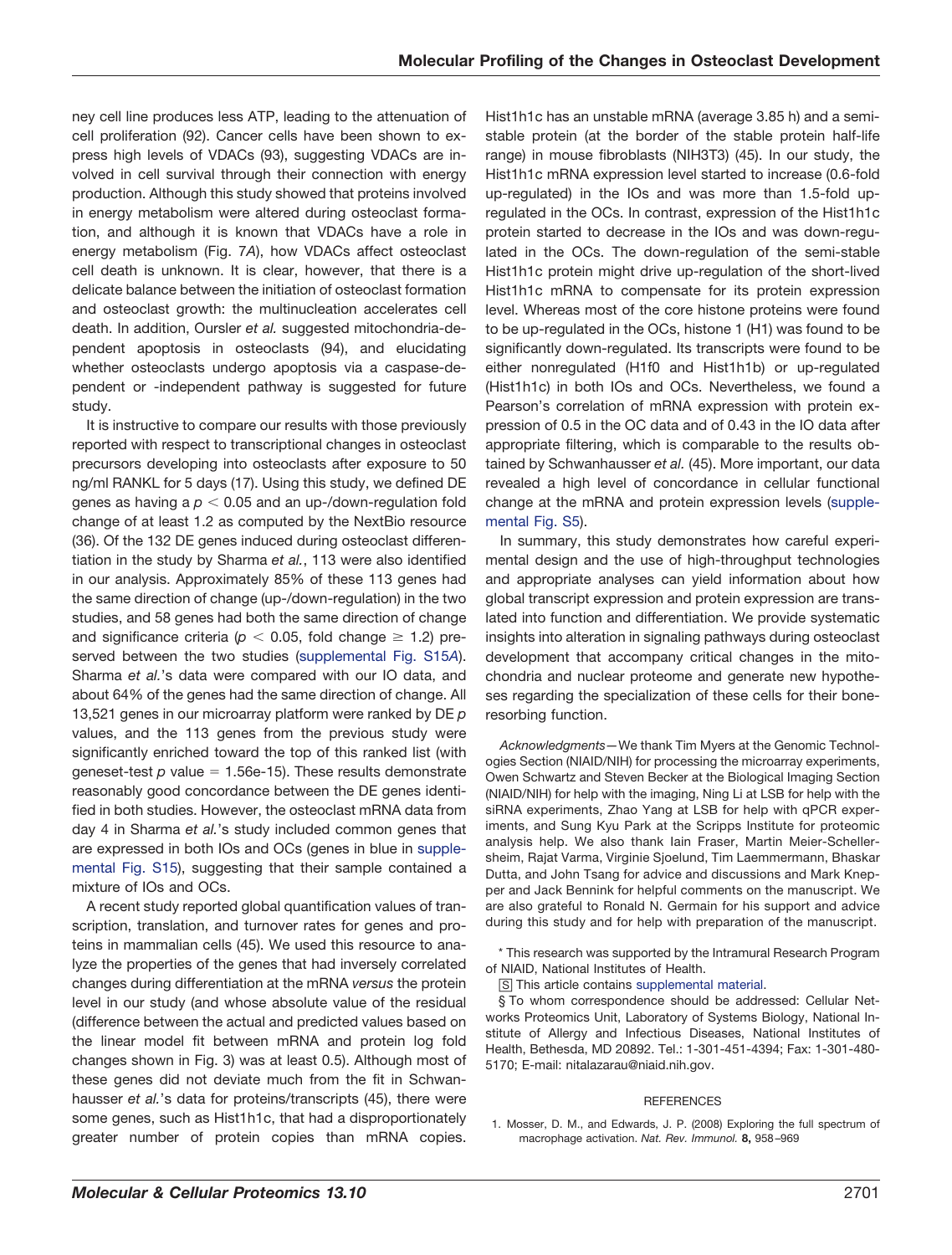- 2. Nakagawa, N., Kinosaki, M., Yamaguchi, K., Shima, N., Yasuda, H., Yano, K., Morinaga, T., and Higashio, K. (1998) RANK is the essential signaling receptor for osteoclast differentiation factor in osteoclastogenesis. *Biochem. Biophys. Res. Commun.* **253,** 395–400
- 3. Yasuda, H., Shima, N., Nakagawa, N., Yamaguchi, K., Kinosaki, M., Mochizuki, S., Tomoyasu, A., Yano, K., Goto, M., Murakami, A., Tsuda, E., Morinaga, T., Higashio, K., Udagawa, N., Takahashi, N., and Suda, T. (1998) Osteoclast differentiation factor is a ligand for osteoprotegerin/ osteoclastogenesis-inhibitory factor and is identical to TRANCE/RANKL. *Proc. Natl. Acad. Sci. U.S.A.* **95,** 3597–3602
- 4. Bromley, M., and Woolley, D. E. (1984) Chondroclasts and osteoclasts at subchondral sites of erosion in the rheumatoid joint. *Arthritis Rheum.* **27,** 968–975
- 5. Hirayama, T., Danks, L., Sabokbar, A., and Athanasou, N. A. (2002) Osteoclast formation and activity in the pathogenesis of osteoporosis in rheumatoid arthritis. *Rheumatology* **41,** 1232–1239
- 6. Helfrich, M. H., and Hocking, L. J. (2008) Genetics and aetiology of Pagetic disorders of bone. *Arch. Biochem. Biophys.* **473,** 172–182
- 7. Roodman, G. D. (2004) Mechanisms of bone metastasis. *N. Engl. J. Med.* **350,** 1655–1664
- 8. Marx, R. E. (2003) Pamidronate (Aredia) and zoledronate (Zometa) induced avascular necrosis of the jaws: a growing epidemic. *J. Oral Maxillofac. Surg.* **61,** 1115–1117
- 9. Drake, F. H., Dodds, R. A., James, I. E., Connor, J. R., Debouck, C., Richardson, S., Lee-Rykaczewski, E., Coleman, L., Rieman, D., Barthlow, R., Hastings, G., and Gowen, M. (1996) Cathepsin K, but not cathepsins B, L, or S, is abundantly expressed in human osteoclasts. *J. Biol. Chem.* **271,** 12511–12516
- 10. Burstone, M. S. (1959) Acid phosphatase activity of calcifying bone and dentin matrices. *J. Histochem. Cytochem.* **7,** 147–148
- 11. Blair, H. C., Teitelbaum, S. L., Ghiselli, R., and Gluck, S. (1989) Osteoclastic bone resorption by a polarized vacuolar proton pump. *Science* **245,** 855–857
- 12. Hada, N., Okayasu, M., Ito, J., Nakayachi, M., Hayashida, C., Kaneda, T., Uchida, N., Muramatsu, T., Koike, C., Masuhara, M., Sato, T., and Hakeda, Y. (2011) Receptor activator of NF-kappaB ligand-dependent expression of caveolin-1 in osteoclast precursors, and high dependency of osteoclastogenesis on exogenous lipoprotein. *Bone* **50,** 226–236
- 13. Jang, H. D., Shin, J. H., Park, D. R., Hong, J. H., Yoon, K., Ko, R., Ko, C. Y., Kim, H. S., Jeong, D., Kim, N., and Lee, S. Y. (2011) Inactivation of glycogen synthase kinase-3beta is required for osteoclast differentiation. *J. Biol. Chem.* **286,** 39043–39050
- 14. Ha, B. G., Hong, J. M., Park, J. Y., Ha, M. H., Kim, T. H., Cho, J. Y., Ryoo, H. M., Choi, J. Y., Shin, H. I., Chun, S. Y., Kim, S. Y., and Park, E. K. (2008) Proteomic profile of osteoclast membrane proteins: identification of Na+/H+ exchanger domain containing 2 and its role in osteoclast fusion. *Proteomics* **8,** 2625–2639
- 15. Kubota, K., Wakabayashi, K., and Matsuoka, T. (2003) Proteome analysis of secreted proteins during osteoclast differentiation using two different methods: two-dimensional electrophoresis and isotope-coded affinity tags analysis with two-dimensional chromatography. *Proteomics* **3,** 616–626
- 16. Ryu, J., Kim, H., Chang, E. J., Kim, H. J., Lee, Y., and Kim, H. H. (2010) Proteomic analysis of osteoclast lipid rafts: the role of the integrity of lipid rafts on V-ATPase activity in osteoclasts. *J. Bone Miner. Metab.* **28,** 410–417
- 17. Sharma, P., Patntirapong, S., Hann, S., and Hauschka, P. V. (2010) RANKL-RANK signaling regulates expression of xenotropic and polytropic virus receptor (XPR1) in osteoclasts. *Biochem. Biophys. Res. Commun.* **399,** 129–132
- 18. Lee, M. V., Topper, S. E., Hubler, S. L., Hose, J., Wenger, C. D., Coon, J. J., and Gasch, A. P. (2011) A dynamic model of proteome changes reveals new roles for transcript alteration in yeast. *Mol. Syst. Biol.* **7,** 514
- 19. Eldar, A., and Elowitz, M. B. (2010) Functional roles for noise in genetic circuits. *Nature* **467,** 167–173
- 20. Berthois, Y., Katzenellenbogen, J. A., and Katzenellenbogen, B. S. (1986) Phenol red in tissue culture media is a weak estrogen: implications concerning the study of estrogen-responsive cells in culture. *Proc. Natl. Acad. Sci. U.S.A.* **83,** 2496–2500
- 21. Shevde, N. K., Bendixen, A. C., Dienger, K. M., and Pike, J. W. (2000) Estrogens suppress RANK ligand-induced osteoclast differentiation via a

stromal cell independent mechanism involving c-Jun repression. *Proc. Natl. Acad. Sci. U.S.A.* **97,** 7829–7834

- 22. Godbole, A., Varghese, J., Sarin, A., and Mathew, M. K. (2003) VDAC is a conserved element of death pathways in plant and animal systems. *Biochim. Biophys. Acta* **1642,** 87–96
- 23. Collin-Osdoby, P., Yu, X., Zheng, H., and Osdoby, P. (2003) RANKLmediated osteoclast formation from murine RAW 264.7 cells. *Methods Mol. Med.* **80,** 153–166
- 24. Lin, C. Y., Loven, J., Rahl, P. B., Paranal, R. M., Burge, C. B., Bradner, J. E., Lee, T. I., and Young, R. A. (2012) Transcriptional amplification in tumor cells with elevated c-Myc. *Cell* **151,** 56–67
- 25. Loven, J., Orlando, D. A., Sigova, A. A., Lin, C. Y., Rahl, P. B., Burge, C. B., Levens, D. L., Lee, T. I., and Young, R. A. (2012) Revisiting global gene expression analysis. *Cell* **151,** 476–482
- 26. Nie, Z., Hu, G., Wei, G., Cui, K., Yamane, A., Resch, W., Wang, R., Green, D. R., Tessarollo, L., Casellas, R., Zhao, K., and Levens, D. (2012) c-Myc is a universal amplifier of expressed genes in lymphocytes and embryonic stem cells. *Cell* **151,** 68–79
- 27. Tajeddine, N., Galluzzi, L., Kepp, O., Hangen, E., Morselli, E., Senovilla, L., Araujo, N., Pinna, G., Larochette, N., Zamzami, N., Modjtahedi, N., Harel-Bellan, A., and Kroemer, G. (2008) Hierarchical involvement of Bak, VDAC1 and Bax in cisplatin-induced cell death. *Oncogene* **27,** 4221–4232
- 28. An, E., Lu, X., Flippin, J., Devaney, J. M., Halligan, B., Hoffman, E. P., Strunnikova, N., Csaky, K., and Hathout, Y. (2006) Secreted proteome profiling in human RPE cell cultures derived from donors with age related macular degeneration and age matched healthy donors. *J. Proteome Res.* **5,** 2599–2610
- 29. Vizcaino, J. A., Cote, R. G., Csordas, A., Dianes, J. A., Fabregat, A., Foster, J. M., Griss, J., Alpi, E., Birim, M., Contell, J., O'Kelly, G., Schoenegger, A., Ovelleiro, D., Perez-Riverol, Y., Reisinger, F., Rios, D., Wang, R., and Hermjakob, H. (2013) The PRoteomics IDEntifications (PRIDE) database and associated tools: status in 2013. *Nucleic Acids Res.* **41,** D1063–D1069
- 30. Venable, J. D., Dong, M. Q., Wohlschlegel, J., Dillin, A., and Yates, J. R. (2004) Automated approach for quantitative analysis of complex peptide mixtures from tandem mass spectra. *Nat. Methods* **1,** 39–45
- 31. Eng, J. K., McCormack, A. L., and Yates, J. R., 3rd (1994) An approach to correlate tandem mass spectral data of peptides with amino acid sequences in a protein database. *J. Am. Soc. Mass Spectrom.* **5,** 976–989
- 32. Xu, T., Venable, J. D., Park, S. K., Cociorva, D., Lu, B., Liao, L., Wohlschlegel, J., Hewel, J., and Yates, J. R. (2006) ProLuCID, a fast and sensitive tandem mass spectra-based protein identification program. *Mol. Cell. Proteomics* **5,** S174
- 33. Tabb, D. L., McDonald, W. H., and Yates, J. R., 3rd (2002) DTASelect and Contrast: tools for assembling and comparing protein identifications from shotgun proteomics. *J. Proteome Res.* **1,** 21–26
- 34. Park, S. K., Venable, J. D., Xu, T., and Yates, J. R., 3rd (2008) A quantitative analysis software tool for mass spectrometry-based proteomics. *Nat. Methods* **5,** 319–322
- 35. Miller, J. A., Cai, C., Langfelder, P., Geschwind, D. H., Kurian, S. M., Salomon, D. R., and Horvath, S. (2011) Strategies for aggregating gene expression data: the collapseRows R function. *BMC Bioinformatics* **12,** 322
- 36. Kupershmidt, I., Su, Q. J., Grewal, A., Sundaresh, S., Halperin, I., Flynn, J., Shekar, M., Wang, H., Park, J., Cui, W., Wall, G. D., Wisotzkey, R., Alag, S., Akhtari, S., and Ronaghi, M. (2010) Ontology-based meta-analysis of global collections of high-throughput public data. *PLoS One* **5**
- 37. Livak, K. J., and Schmittgen, T. D. (2001) Analysis of relative gene expression data using real-time quantitative PCR and the 2(-Delta Delta C(T)) Method. *Methods* **25,** 402–408
- 38. An, E., Gordish-Dressman, H., and Hathout, Y. (2008) Effect of TNF-alpha on human ARPE-19-secreted proteins. *Mol. Vis.* **14,** 2292–2303
- 39. An, E., Sen, S., Park, S. K., Gordish-Dressman, H., and Hathout, Y. (2010) Identification of novel substrates for the serine protease HTRA1 in the human RPE secretome. *Invest. Ophthalmol. Vis. Sci.* **51,** 3379–3386
- 40. Wisniewski, J. R., Ostasiewicz, P., Dus, K., Zielinska, D. F., Gnad, F., and Mann, M. (2012) Extensive quantitative remodeling of the proteome between normal colon tissue and adenocarcinoma. *Mol. Syst. Biol.* **8,** 611
- 41. Nagaraj, N., Wisniewski, J. R., Geiger, T., Cox, J., Kircher, M., Kelso, J.,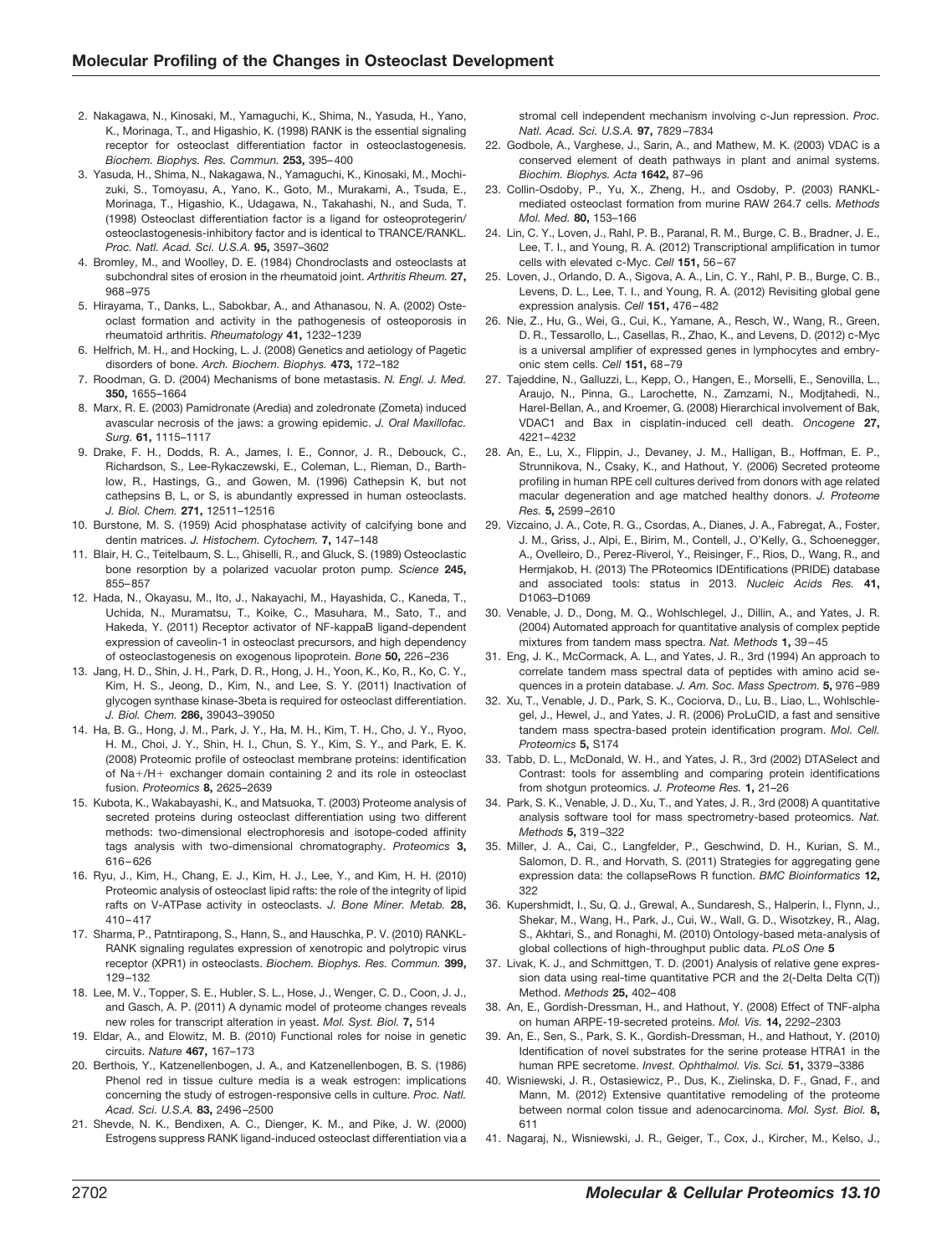Paabo, S., and Mann, M. (2011) Deep proteome and transcriptome mapping of a human cancer cell line. *Mol. Syst. Biol.* **7,** 548

- 42. Fournier, M. L., Paulson, A., Pavelka, N., Mosley, A. L., Gaudenz, K., Bradford, W. D., Glynn, E., Li, H., Sardiu, M. E., Fleharty, B., Seidel, C., Florens, L., and Washburn, M. P. (2009) Delayed correlation of mRNA and protein expression in rapamycin-treated cells and a role for Ggc1 in cellular sensitivity to rapamycin. *Mol. Cell. Proteomics* **9,** 271–284
- 43. Lu, P., Vogel, C., Wang, R., Yao, X., and Marcotte, E. M. (2007) Absolute protein expression profiling estimates the relative contributions of transcriptional and translational regulation. *Nat. Biotechnol.* **25,** 117–124
- 44. Maier, T., Schmidt, A., Guell, M., Kuhner, S., Gavin, A. C., Aebersold, R., and Serrano, L. (2011) Quantification of mRNA and protein and integration with protein turnover in a bacterium. *Mol. Syst. Biol.* **7,** 511
- 45. Schwanhausser, B., Busse, D., Li, N., Dittmar, G., Schuchhardt, J., Wolf, J., Chen, W., and Selbach, M. (2011) Global quantification of mammalian gene expression control. *Nature* **473,** 337–342
- 46. Rigbolt, K. T., Vanselow, J. T., and Blagoev, B. (2011) GProX, a userfriendly platform for bioinformatics analysis and visualization of quantitative proteomics data. *Mol. Cell. Proteomics* **10,** O110.007450
- 47. Boyle, W. J., Simonet, W. S., and Lacey, D. L. (2003) Osteoclast differentiation and activation. *Nature* **423,** 337–342
- 48. Teitelbaum, S. L., and Ross, F. P. (2003) Genetic regulation of osteoclast development and function. *Nat. Rev. Genet.* **4,** 638–649
- 49. Ikeda, F., Nishimura, R., Matsubara, T., Tanaka, S., Inoue, J., Reddy, S. V., Hata, K., Yamashita, K., Hiraga, T., Watanabe, T., Kukita, T., Yoshioka, K., Rao, A., and Yoneda, T. (2004) Critical roles of c-Jun signaling in regulation of NFAT family and RANKL-regulated osteoclast differentiation. *J. Clin. Invest.* **114,** 475–484
- 50. Lietman, S. A., Yin, L., and Levine, M. A. (2008) SH3BP2 is an activator of NFAT activity and osteoclastogenesis. *Biochem. Biophys. Res. Commun.* **371,** 644–648
- 51. Sharma, S. M., Bronisz, A., Hu, R., Patel, K., Mansky, K. C., Sif, S., and Ostrowski, M. C. (2007) MITF and PU. 1 recruit p38 MAPK and NFATc1 to target genes during osteoclast differentiation. *J. Biol. Chem.* **282,** 15921–15929
- 52. Hogan, P. G., Chen, L., Nardone, J., and Rao, A. (2003) Transcriptional regulation by calcium, calcineurin, and NFAT. *Genes Dev.* **17,** 2205–2232
- 53. Teitelbaum, S. L. (2004) RANKing c-Jun in osteoclast development. *J. Clin. Invest.* **114,** 463–465
- 54. Komarova, S. V., Pilkington, M. F., Weidema, A. F., Dixon, S. J., and Sims, S. M. (2003) RANK ligand-induced elevation of cytosolic Ca2+ accelerates nuclear translocation of nuclear factor kappa B in osteoclasts. *J. Biol. Chem.* **278,** 8286–8293
- 55. Klee, C. B., Ren, H., and Wang, X. (1998) Regulation of the calmodulinstimulated protein phosphatase, calcineurin. *J. Biol. Chem.* **273,** 13367–13370
- 56. Gramoun, A., Azizi, N., Sodek, J., Heersche, J. N., Nakchbandi, I., and Manolson, M. F. (2010) Fibronectin inhibits osteoclastogenesis while enhancing osteoclast activity via nitric oxide and interleukin-1beta-mediated signaling pathways. *J. Cell. Biochem.* **111,** 1020–1034
- 57. Li, Y. J., Kukita, A., Teramachi, J., Nagata, K., Wu, Z., Akamine, A., and Kukita, T. (2009) A possible suppressive role of galectin-3 in upregulated osteoclastogenesis accompanying adjuvant-induced arthritis in rats. *Lab. Invest.* **89,** 26–37
- 58. Markowska, A. I., Liu, F. T., and Panjwani, N. (2010) Galectin-3 is an important mediator of VEGF- and bFGF-mediated angiogenic response. *J. Exp. Med.* **207,** 1981–1993
- 59. Senetar, M. A., Moncman, C. L., and McCann, R. O. (2007) Talin2 is induced during striated muscle differentiation and is targeted to stable adhesion complexes in mature muscle. *Cell Motil. Cytoskeleton* **64,** 157–173
- 60. Franco, S. J., Rodgers, M. A., Perrin, B. J., Han, J., Bennin, D. A., Critchley, D. R., and Huttenlocher, A. (2004) Calpain-mediated proteolysis of talin regulates adhesion dynamics. *Nat. Cell Biol.* **6,** 977–983
- 61. Yan, B., Calderwood, D. A., Yaspan, B., and Ginsberg, M. H. (2001) Calpain cleavage promotes talin binding to the beta 3 integrin cytoplasmic domain. *J. Biol. Chem.* **276,** 28164–28170
- 62. Khorchid, A., and Ikura, M. (2002) How calpain is activated by calcium. *Nat. Struct. Biol.* **9,** 239–241
- 63. Teitelbaum, S. L. (2011) The osteoclast and its unique cytoskeleton. *Ann. N. Y. Acad. Sci.* **1240,** 14–17
- 64. Berg, J. M., Tymoczko, J. L., and Stryer, L. (2007) *Biochemistry*, 6th ed., W.H. Freeman and Company, New York
- 65. Shoshan-Barmatz, V., and Gincel, D. (2003) The voltage-dependent anion channel: characterization, modulation, and role in mitochondrial function in cell life and death. *Cell Biochem. Biophys.* **39,** 279–292
- 66. Shoshan-Barmatz, V., Israelson, A., Brdiczka, D., and Sheu, S. S. (2006) The voltage-dependent anion channel (VDAC): function in intracellular signalling, cell life and cell death. *Curr. Pharm. Des.* **12,** 2249–2270
- 67. Bordbar, A., Mo, M. L., Nakayasu, E. S., Schrimpe-Rutledge, A. C., Kim, Y. M., Metz, T. O., Jones, M. B., Frank, B. C., Smith, R. D., Peterson, S. N., Hyduke, D. R., Adkins, J. N., and Palsson, B. O. (2012) Modeldriven multi-omic data analysis elucidates metabolic immunomodulators of macrophage activation. *Mol. Syst. Biol.* **8,** 558
- 68. Jaffe, J. D., Keshishian, H., Chang, B., Addona, T. A., Gillette, M. A., and Carr, S. A. (2008) Accurate inclusion mass screening: a bridge from unbiased discovery to targeted assay development for biomarker verification. *Mol. Cell. Proteomics* **7,** 1952–1962
- 69. LeBlanc, F., Arseneau, J. R., Leadbeater, S., Glebe, B., Laflamme, M., and Gagne, N. (2012) Transcriptional response of Atlantic salmon (*Salmo salar*) after primary versus secondary exposure to infectious salmon anemia virus (ISAV). *Mol. Immunol.* **51,** 197–209
- 70. Moral, R., Santucci-Pereira, J., Wang, R., Russo, I. H., Lamartiniere, C. A., and Russo, J. (2011) In utero exposure to butyl benzyl phthalate induces modifications in the morphology and the gene expression profile of the mammary gland: an experimental study in rats. *Environ. Health* **10,** 5
- 71. Reddy, S., Devlin, R., Menaa, C., Nishimura, R., Choi, S. J., Dallas, M., Yoneda, T., and Roodman, G. D. (1998) Isolation and characterization of a cDNA clone encoding a novel peptide (OSF) that enhances osteoclast formation and bone resorption. *J. Cell. Physiol.* **177,** 636–645
- 72. Khositseth, S., Pisitkun, T., Slentz, D. H., Wang, G., Hoffert, J. D., Knepper, M. A., and Yu, M. J. (2011) Quantitative protein and mRNA profiling shows selective post-transcriptional control of protein expression by vasopressin in kidney cells. *Mol. Cell. Proteomics* **10,** M110.004036
- 73. Liu, H., Ong, S. E., Badu-Nkansah, K., Schindler, J., White, F. M., and Hynes, R. O. (2011) CUB-domain-containing protein 1 (CDCP1) activates Src to promote melanoma metastasis. *Proc. Natl. Acad. Sci. U.S.A.* **108,** 1379–1384
- 74. Tian, R., Wang, S., Elisma, F., Li, L., Zhou, H., Wang, L., and Figeys, D. (2011) Rare cell proteomic reactor applied to stable isotope labeling by amino acids in cell culture (SILAC)-based quantitative proteomics study of human embryonic stem cell differentiation. *Mol. Cell. Proteomics* **10,** M110.000679
- 75. Wilde, I. B., Brack, M., Winget, J. M., and Mayor, T. (2011) Proteomic characterization of aggregating proteins after the inhibition of the ubiquitin proteasome system. *J. Proteome Res.* **10,** 1062–1072
- 76. Hilger, M., and Mann, M. (2012) Triple SILAC to determine stimulus specific interactions in the Wnt pathway. *J. Proteome Res.* **11,** 982–994
- 77. Ting, L., Cowley, M. J., Hoon, S. L., Guilhaus, M., Raftery, M. J., and Cavicchioli, R. (2009) Normalization and statistical analysis of quantitative proteomics data generated by metabolic labeling. *Mol. Cell. Proteomics* **8,** 2227–2242
- 78. Chang, E. J., Ha, J., Oerlemans, F., Lee, Y. J., Lee, S. W., Ryu, J., Kim, H. J., Lee, Y., Kim, H. M., Choi, J. Y., Kim, J. Y., Shin, C. S., Pak, Y. K., Tanaka, S., Wieringa, B., Lee, Z. H., and Kim, H. H. (2008) Brain-type creatine kinase has a crucial role in osteoclast-mediated bone resorption. *Nat. Med.* **14,** 966–972
- 79. Baron, R., Neff, L., Louvard, D., and Courtoy, P. J. (1985) Cell-mediated extracellular acidification and bone resorption: evidence for a low pH in resorbing lacunae and localization of a 100-kD lysosomal membrane protein at the osteoclast ruffled border. *J. Cell Biol.* **101,** 2210–2222
- 80. Baron, R., Neff, L., Roy, C., Boisvert, A., and Caplan, M. (1986) Evidence for a high and specific concentration of (Na+,K+)ATPase in the plasma membrane of the osteoclast. *Cell* **46,** 311–320
- 81. Vaananen, H. K., Karhukorpi, E. K., Sundquist, K., Wallmark, B., Roininen, I., Hentunen, T., Tuukkanen, J., and Lakkakorpi, P. (1990) Evidence for the presence of a proton pump of the vacuolar  $H(+)$ -ATPase type in the ruffled borders of osteoclasts. *J. Cell Biol.* **111,** 1305–1311
- 82. Novack, D. V. (2010) Role of NF-kappaB in the skeleton. *Cell Res.* **21,** 169–182
- 83. Vaira, S., Alhawagri, M., Anwisye, I., Kitaura, H., Faccio, R., and Novack, D. V. (2008) RelA/p65 promotes osteoclast differentiation by blocking a